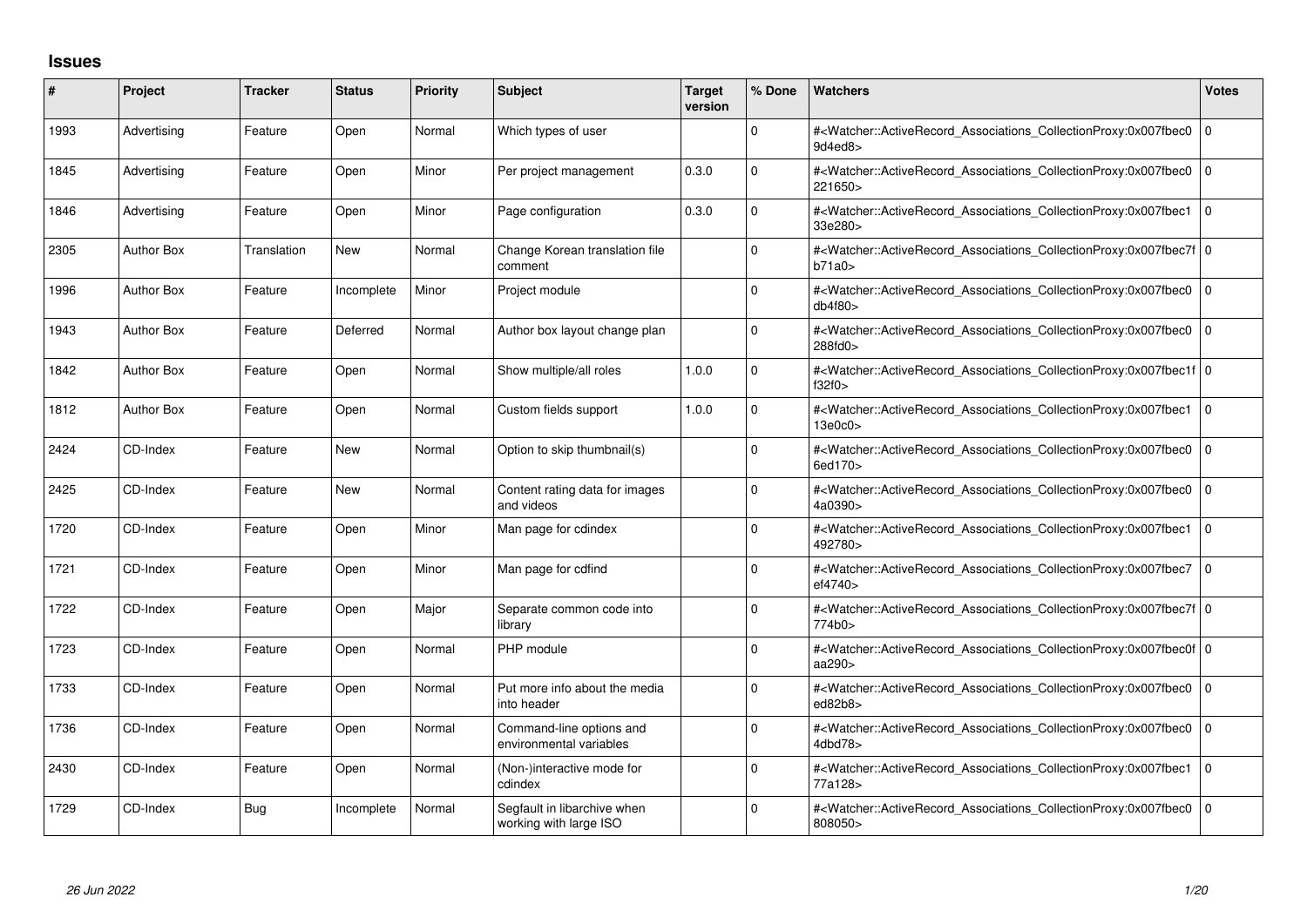| #    | Project                | <b>Tracker</b> | <b>Status</b> | Priority | <b>Subject</b>                                                     | <b>Target</b><br>version | % Done      | <b>Watchers</b>                                                                                                                                           | <b>Votes</b> |
|------|------------------------|----------------|---------------|----------|--------------------------------------------------------------------|--------------------------|-------------|-----------------------------------------------------------------------------------------------------------------------------------------------------------|--------------|
| 1731 | CD-Index               | <b>Bug</b>     | Incomplete    | Normal   | Libarchive<br>archive_read_symlink returns<br>garbage              |                          | 0           | # <watcher::activerecord associations="" collectionproxy:0x007fbec0<br="">80f058&gt;</watcher::activerecord>                                              | l O          |
| 2426 | CD-Index               | Feature        | Incomplete    | Normal   | Tool to modify data (cdmodify?)                                    |                          | $\Omega$    | # <watcher::activerecord associations="" collectionproxy:0x007fbec0<br="">471fb8&gt;</watcher::activerecord>                                              | l O          |
| 2427 | CD-Index               | Feature        | Incomplete    | Normal   | Tags                                                               |                          | $\Omega$    | # <watcher::activerecord associations="" collectionproxy:0x007fbec1<br="">6c2578&gt;</watcher::activerecord>                                              | l O          |
| 2429 | CD-Index               | Feature        | Incomplete    | Normal   | Flag for broken media                                              |                          | $\Omega$    | # <watcher::activerecord_associations_collectionproxy:0x007fbec1<br>3bee08&gt;</watcher::activerecord_associations_collectionproxy:0x007fbec1<br>         | l O          |
| 1739 | CD-Index               | Feature        | Open          | Normal   | Debian package                                                     |                          | $\Omega$    | # <watcher::activerecord_associations_collectionproxy:0x007fbec0<br>6ce7e8</watcher::activerecord_associations_collectionproxy:0x007fbec0<br>             |              |
| 2323 | <b>Contact Form</b>    | Bug            | <b>New</b>    | Normal   | non-english characters on Full<br>name                             |                          | $\Omega$    | # <watcher::activerecord_associations_collectionproxy:0x007fbec1<br>850f70&gt;</watcher::activerecord_associations_collectionproxy:0x007fbec1<br>         | l O          |
| 2324 | Contact Form           | Bug            | <b>New</b>    | Normal   | Submitter information missing<br>on email                          |                          | $\Omega$    | # <watcher::activerecord associations="" collectionproxy:0x007fbec0<br="">3a6750&gt;</watcher::activerecord>                                              | I٥           |
| 2442 | Contact Form           | Feature        | <b>New</b>    | Minor    | Put sender's email into From                                       |                          | $\Omega$    | # <watcher::activerecord 0<br="" associations="" collectionproxy:0x007fbec0f=""  ="">919e8&gt;</watcher::activerecord>                                    |              |
| 1828 | Contact Form           | Support        | Deferred      | Normal   | Incorrect from/reply to address<br>used in sent email              |                          | 40          | # <watcher::activerecord_associations_collectionproxy:0x007fbec7f 0<br=""  ="">84d68&gt;</watcher::activerecord_associations_collectionproxy:0x007fbec7f> |              |
| 1970 | Contact Form           | Feature        | Open          | Minor    | Contact link                                                       |                          | $\Omega$    | # <watcher::activerecord_associations_collectionproxy:0x007fbec1<br>b964f0&gt;</watcher::activerecord_associations_collectionproxy:0x007fbec1<br>         | l 0          |
| 2170 | Contact Form           | Feature        | Open          | Minor    | Optional email format validation                                   |                          | $\mathbf 0$ | # <watcher::activerecord_associations_collectionproxy:0x007fbec0<br>2c61f0</watcher::activerecord_associations_collectionproxy:0x007fbec0<br>             | l o          |
| 2237 | Contact Form           | Bug            | Open          | Normal   | Spam protection (looks like<br>0.1.0 is spam prone)                |                          | $\Omega$    | # <watcher::activerecord_associations_collectionproxy:0x007fbec1<br>af1018&gt;</watcher::activerecord_associations_collectionproxy:0x007fbec1<br>         | l O          |
| 2169 | Contact Form           | Feature        | Incomplete    | Normal   | Option to use own name,<br>reply-to, subject and message<br>fields |                          | 0           | # <watcher::activerecord associations="" collectionproxy:0x007fbec6<br="">d84ed8</watcher::activerecord>                                                  | l 0          |
| 2213 | Contact Form           | <b>Bug</b>     | Incomplete    | Normal   | Unable to support Chinesel                                         |                          | $\mathbf 0$ | # <watcher::activerecord_associations_collectionproxy:0x007fbec1<br>3ab8d0</watcher::activerecord_associations_collectionproxy:0x007fbec1<br>             | l o          |
| 2259 | Contact Form           | Feature        | Incomplete    | Normal   | Sender name in a message                                           |                          | $\mathbf 0$ | # <watcher::activerecord associations="" collectionproxy:0x007fbec0<br="">bec220</watcher::activerecord>                                                  | l 0          |
| 2260 | Contact Form           | <b>Bug</b>     | Incomplete    | Normal   | Conflicting with<br>redmine ckeditor plugin using<br>preview       |                          | 0           | # <watcher::activerecord_associations_collectionproxy:0x007fbec0<br>1a9cb8</watcher::activerecord_associations_collectionproxy:0x007fbec0<br>             | l o          |
| 2391 | Contact Form           | Support        | In Progress   | Normal   | Redmine 3.1 support?                                               | 0.1.2                    | 50          | # <watcher::activerecord associations="" collectionproxy:0x007fbec1<br="">b7c460&gt;</watcher::activerecord>                                              | l O          |
| 2216 | <b>Download Button</b> | <b>Bug</b>     | <b>New</b>    | Critical | Missing partial<br>download/sidebar                                |                          | $\Omega$    | # <watcher::activerecord_associations_collectionproxy:0x007fbec0<br>c0cde0</watcher::activerecord_associations_collectionproxy:0x007fbec0<br>             | l 0          |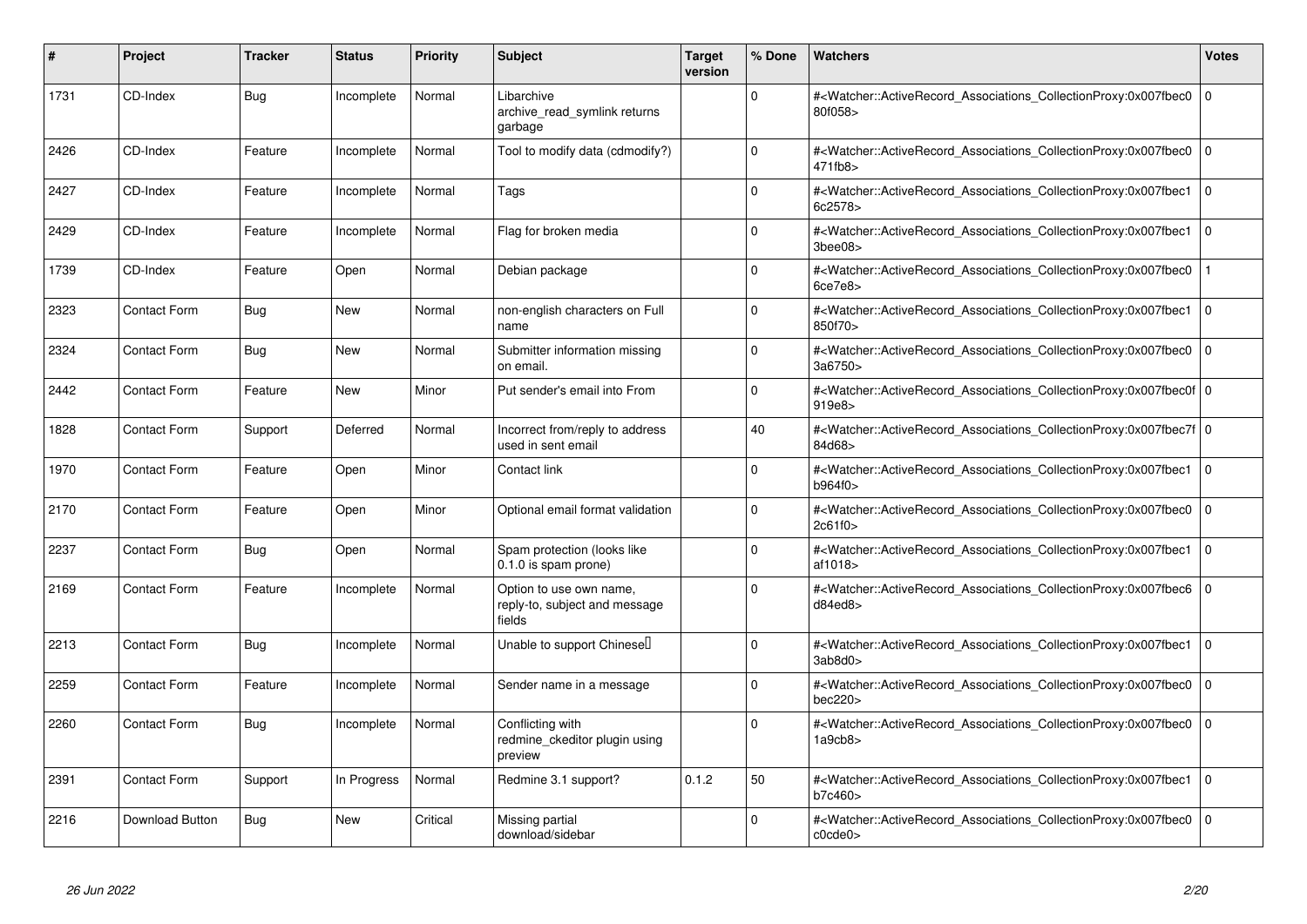| #    | Project                | <b>Tracker</b> | <b>Status</b>         | <b>Priority</b> | <b>Subject</b>                                                             | <b>Target</b><br>version | % Done         | <b>Watchers</b>                                                                                                                                                                | <b>Votes</b>   |
|------|------------------------|----------------|-----------------------|-----------------|----------------------------------------------------------------------------|--------------------------|----------------|--------------------------------------------------------------------------------------------------------------------------------------------------------------------------------|----------------|
| 2257 | <b>Download Button</b> | Patch          | <b>New</b>            | Normal          | Support for multiple downloads                                             |                          | $\Omega$       | # <watcher::activerecord associations="" collectionproxy:0x007fbec0<br="">0fd468&gt;</watcher::activerecord>                                                                   | $\overline{0}$ |
| 1997 | Download Button        | Feature        | Open                  | Minor           | Project module                                                             |                          | 0              | # <watcher::activerecord associations="" collectionproxy:0x007fbec7<br="">098de0&gt;</watcher::activerecord>                                                                   | $\Omega$       |
| 2132 | Download Button        | Feature        | Open                  | Normal          | Per version button                                                         |                          | $\Omega$       | # <watcher::activerecord_associations_collectionproxy:0x007fbec7<br><math>01</math>fcb<math>0</math></watcher::activerecord_associations_collectionproxy:0x007fbec7<br>        | $\overline{0}$ |
| 2313 | <b>Download Button</b> | Bug            | Open                  | Normal          | Emails include the Download<br>"button" with relative link                 |                          | $\Omega$       | # <watcher::activerecord_associations_collectionproxy:0x007fbec6<br>c34ba0&gt;</watcher::activerecord_associations_collectionproxy:0x007fbec6<br>                              | $\Omega$       |
| 1957 | Download Button        | Feature        | Incomplete            | Normal          | Plugin configuration                                                       |                          | $\mathbf 0$    | # <watcher::activerecord_associations_collectionproxy:0x007fbec6<br>d424e8&gt;</watcher::activerecord_associations_collectionproxy:0x007fbec6<br>                              | $\overline{0}$ |
| 2307 | Download Button        | Translation    | Under<br>Verification | Normal          | Change Korean translation file<br>comment                                  | 0.1.1                    | $\Omega$       | # <watcher::activerecord associations="" collectionproxy:0x007fbec7<br="">3337d0&gt;</watcher::activerecord>                                                                   | l O            |
| 2165 | Download Button        | Bug            | Open                  | Major           | Error in email                                                             | 0.1.1                    | $\Omega$       | # <watcher::activerecord_associations_collectionproxy:0x007fbec7<br>1eb620&gt;</watcher::activerecord_associations_collectionproxy:0x007fbec7<br>                              | $\mathbf 0$    |
| 2447 | <b>Extended Fields</b> | Bug            | <b>New</b>            | Normal          | Support Redmine 4.0<br>NoMethodError: undefined<br>method `attr_protected' |                          | $\Omega$       | # <watcher::activerecord_associations_collectionproxy:0x007fbec7<br>0c6fd8</watcher::activerecord_associations_collectionproxy:0x007fbec7<br>                                  | $\overline{0}$ |
| 2161 | <b>Extended Fields</b> | Support        | In Progress           | Critical        | Internal error On New Issues<br>tab                                        |                          | $\Omega$       | # <watcher::activerecord_associations_collectionproxy:0x007fbec6 0<br=""  ="">c9e870&gt;</watcher::activerecord_associations_collectionproxy:0x007fbec6>                       |                |
| 2221 | <b>Extended Fields</b> | Support        | Deferred              | Minor           | Need a fix for _list.html.erb                                              |                          | $\Omega$       | # <watcher::activerecord_associations_collectionproxy:0x007fbec6<br>add068&gt;</watcher::activerecord_associations_collectionproxy:0x007fbec6<br>                              | $\overline{0}$ |
| 1881 | <b>Extended Fields</b> | Feature        | Open                  | Insignificant   | Support wiki toolbar for "Default<br>value"                                |                          | $\Omega$       | # <watcher::activerecord_associations_collectionproxy:0x007fbec6 0<br="">94a458&gt;</watcher::activerecord_associations_collectionproxy:0x007fbec6>                            |                |
| 1947 | <b>Extended Fields</b> | Feature        | Open                  | Normal          | Visible for admins only                                                    |                          | $\Omega$       | # <watcher::activerecord associations="" collectionproxy:0x007fbec6<br="">742458&gt;</watcher::activerecord>                                                                   | $\overline{0}$ |
| 1995 | <b>Extended Fields</b> | Feature        | Open                  | Normal          | Checklist                                                                  |                          | $\overline{0}$ | # <watcher::activerecord associations="" collectionproxy:0x007fbec6<br="">34e068&gt;</watcher::activerecord>                                                                   | $\Omega$       |
| 2019 | <b>Extended Fields</b> | Feature        | Open                  | Normal          | Custom field type web service                                              |                          | $\mathbf 0$    | # <watcher::activerecord_associations_collectionproxy:0x007fbec4f 0<br=""  ="">7f140&gt;</watcher::activerecord_associations_collectionproxy:0x007fbec4f>                      |                |
| 2026 | <b>Extended Fields</b> | Feature        | Open                  | Normal          | Sizing defaults for custom fields                                          |                          | $\Omega$       | # <watcher::activerecord_associations_collectionproxy:0x007fbec5 0<br=""  =""><math>2</math>dae<math>70</math></watcher::activerecord_associations_collectionproxy:0x007fbec5> |                |
| 2107 | <b>Extended Fields</b> | Support        | Open                  | Normal          | WiKi formatting support to<br>custom field                                 |                          | $\mathbf 0$    | # <watcher::activerecord_associations_collectionproxy:0x007fbec5<br>3d0848&gt;</watcher::activerecord_associations_collectionproxy:0x007fbec5<br>                              | $\mathbf 0$    |
| 2114 | <b>Extended Fields</b> | Feature        | Open                  | Normal          | LDAP attributes for user custom<br>fields                                  |                          | $\Omega$       | # <watcher::activerecord_associations_collectionproxy:0x007fbec5 0<br=""  ="">13ac00&gt;</watcher::activerecord_associations_collectionproxy:0x007fbec5>                       |                |
| 2117 | <b>Extended Fields</b> | Feature        | Open                  | Normal          | User list filter                                                           |                          | $\Omega$       | # <watcher::activerecord_associations_collectionproxy:0x007fbec4<br>e324b8&gt;</watcher::activerecord_associations_collectionproxy:0x007fbec4<br>                              | l o            |
| 2168 | <b>Extended Fields</b> | Feature        | Open                  | Minor           | Grouping form elements                                                     |                          | $\Omega$       | # <watcher::activerecord associations="" collectionproxy:0x00557da<br="">90c56f8&gt;</watcher::activerecord>                                                                   | $\Omega$       |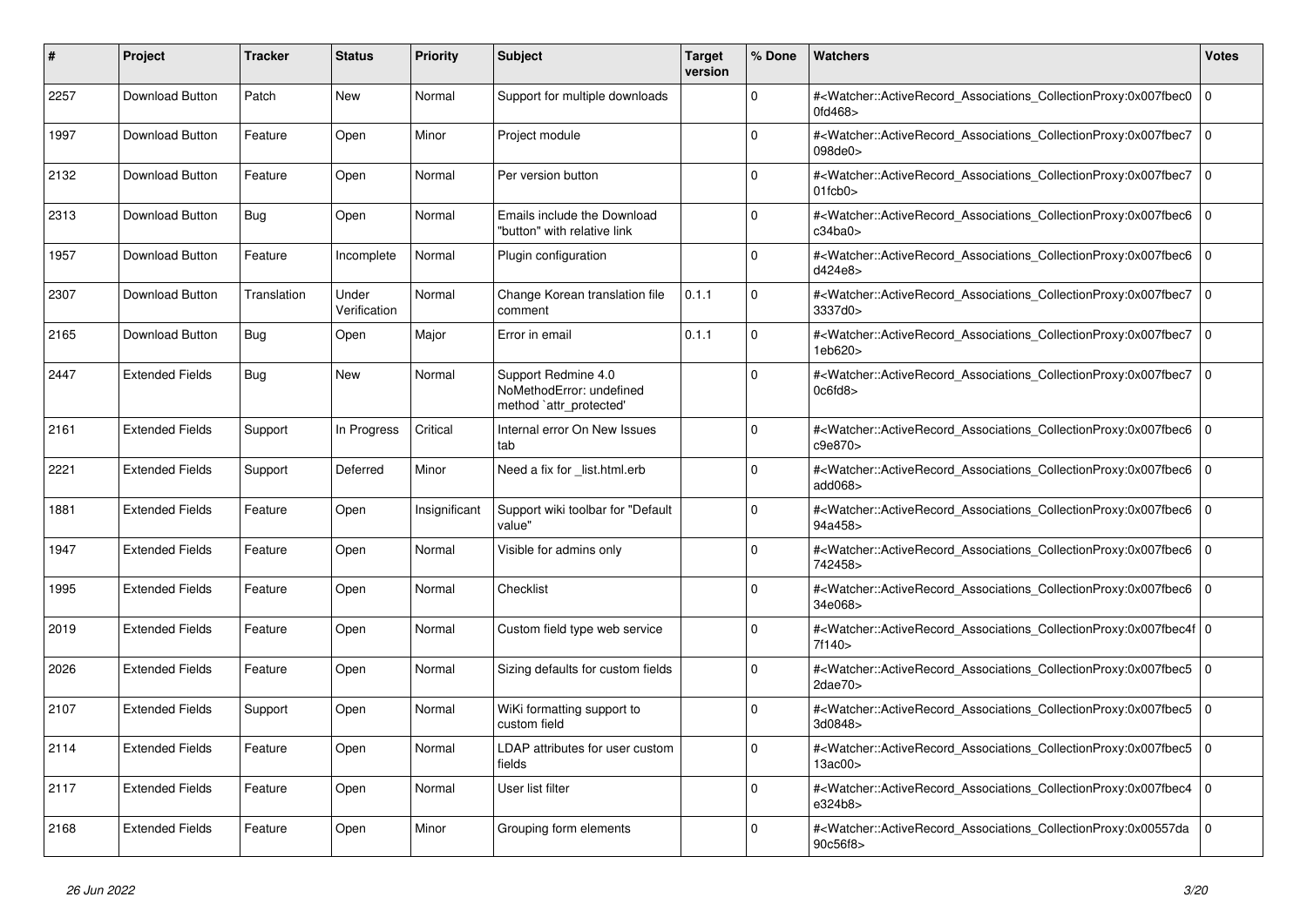| #    | Project                | <b>Tracker</b> | <b>Status</b> | <b>Priority</b> | <b>Subject</b>                                                       | <b>Target</b><br>version | % Done   | <b>Watchers</b>                                                                                                                                           | <b>Votes</b> |
|------|------------------------|----------------|---------------|-----------------|----------------------------------------------------------------------|--------------------------|----------|-----------------------------------------------------------------------------------------------------------------------------------------------------------|--------------|
| 2186 | <b>Extended Fields</b> | Feature        | Open          | Minor           | <b>Custom DateTime Field</b>                                         |                          | $\Omega$ | # <watcher::activerecord associations="" collectionproxy:0x00557da<br="">8df35d8&gt;</watcher::activerecord>                                              | $\mathbf{0}$ |
| 2196 | <b>Extended Fields</b> | Support        | Open          | Normal          | Default values for "Wiki text"<br>custom fields not being applied    |                          | $\Omega$ | # <watcher::activerecord associations="" collectionproxy:0x00557da<br="">5bf7bd8&gt;</watcher::activerecord>                                              | $\mathbf{0}$ |
| 2223 | <b>Extended Fields</b> | Feature        | Open          | Normal          | Linked list custom field                                             |                          | $\Omega$ | # <watcher::activerecord_associations_collectionproxy:0x00557da<br>623eb40&gt;</watcher::activerecord_associations_collectionproxy:0x00557da<br>          | $\mathbf 0$  |
| 2344 | <b>Extended Fields</b> | Support        | Open          | Normal          | Installation failure: uninitialized<br>constant ExtendedFieldsHelper |                          | 10       | # <watcher::activerecord associations="" collectionproxy:0x00557da<br="">3027968&gt;</watcher::activerecord>                                              | $\Omega$     |
| 2374 | <b>Extended Fields</b> | Feature        | Open          | Normal          | Project Selection from a specific<br>branch of the project tree      |                          | $\Omega$ | # <watcher::activerecord_associations_collectionproxy:0x007fbec7f 0<br=""  ="">09910&gt;</watcher::activerecord_associations_collectionproxy:0x007fbec7f> |              |
| 2383 | <b>Extended Fields</b> | Feature        | Open          | Normal          | Multiselect for Project fields                                       |                          | $\Omega$ | # <watcher::activerecord_associations_collectionproxy:0x007fbec0<br>9d6c38&gt;</watcher::activerecord_associations_collectionproxy:0x007fbec0<br>         | $\Omega$     |
| 1882 | <b>Extended Fields</b> | Feature        | Incomplete    | Normal          | Wiki toolbar for Wiki text                                           |                          | $\Omega$ | # <watcher::activerecord associations="" collectionproxy:0x007fbec1<br="">420900&gt;</watcher::activerecord>                                              | $\mathbf 0$  |
| 1884 | <b>Extended Fields</b> | Feature        | Incomplete    | Normal          | Multiselect                                                          |                          | $\Omega$ | # <watcher::activerecord_associations_collectionproxy:0x007fbec0<br>6be118&gt;</watcher::activerecord_associations_collectionproxy:0x007fbec0<br>         | $\Omega$     |
| 1919 | <b>Extended Fields</b> | Feature        | Incomplete    | Normal          | Extend Link extended field                                           |                          | $\Omega$ | # <watcher::activerecord associations="" collectionproxy:0x007fbec1<br="">86ce50&gt;</watcher::activerecord>                                              | $\mathbf 0$  |
| 1954 | <b>Extended Fields</b> | Feature        | Incomplete    | Normal          | Mailto links                                                         |                          | $\Omega$ | # <watcher::activerecord associations="" collectionproxy:0x007fbec0<br="">e58e50&gt;</watcher::activerecord>                                              | $\mathbf 0$  |
| 1955 | <b>Extended Fields</b> | Feature        | Incomplete    | Normal          | FTP link                                                             |                          | $\Omega$ | # <watcher::activerecord_associations_collectionproxy:0x007fbec1<br>dab4c0</watcher::activerecord_associations_collectionproxy:0x007fbec1<br>             | $\mathbf 0$  |
| 1956 | <b>Extended Fields</b> | Feature        | Incomplete    | Minor           | SIP link                                                             |                          | $\Omega$ | # <watcher::activerecord 0<br="" associations="" collectionproxy:0x007fbec1f=""  ="">f1a68</watcher::activerecord>                                        |              |
| 2005 | <b>Extended Fields</b> | Feature        | Incomplete    | Minor           | Paging for projects listing                                          |                          | $\Omega$ | # <watcher::activerecord_associations_collectionproxy:0x007fbec0f 0<br=""  ="">8a5d0&gt;</watcher::activerecord_associations_collectionproxy:0x007fbec0f> |              |
| 2006 | <b>Extended Fields</b> | Feature        | Incomplete    | Minor           | Users listing sorting                                                |                          | $\Omega$ | # <watcher::activerecord_associations_collectionproxy:0x007fbec0<br>04cd20&gt;</watcher::activerecord_associations_collectionproxy:0x007fbec0<br>         | $\mathbf{0}$ |
| 2007 | <b>Extended Fields</b> | Feature        | Incomplete    | Minor           | Projects listing sorting                                             |                          | $\Omega$ | # <watcher::activerecord 0<br="" associations="" collectionproxy:0x007fbec0=""  ="">4a1e70&gt;</watcher::activerecord>                                    |              |
| 2011 | <b>Extended Fields</b> | Feature        | Incomplete    | Normal          | Custom field translations                                            |                          | $\Omega$ | # <watcher::activerecord_associations_collectionproxy:0x007fbec1<br>61a990&gt;</watcher::activerecord_associations_collectionproxy:0x007fbec1<br>         | $\mathbf 0$  |
| 2028 | <b>Extended Fields</b> | Feature        | Incomplete    | Normal          | make fields final option                                             |                          | $\Omega$ | # <watcher::activerecord associations="" collectionproxy:0x007fbec2<br="">099678&gt;</watcher::activerecord>                                              | $\mathbf 0$  |
| 2092 | <b>Extended Fields</b> | Feature        | Incomplete    | Normal          | Users-to-issues custom fields<br>auto-fill                           |                          | $\Omega$ | # <watcher::activerecord associations="" collectionproxy:0x007fbec0<br="">0fa650&gt;</watcher::activerecord>                                              | $\mathbf{0}$ |
| 2093 | <b>Extended Fields</b> | Feature        | Incomplete    | Normal          | Extended columns using<br>custom queries                             |                          | $\Omega$ | # <watcher::activerecord_associations_collectionproxy:0x007fbec1 0<br=""  ="">35ecb0&gt;</watcher::activerecord_associations_collectionproxy:0x007fbec1>  |              |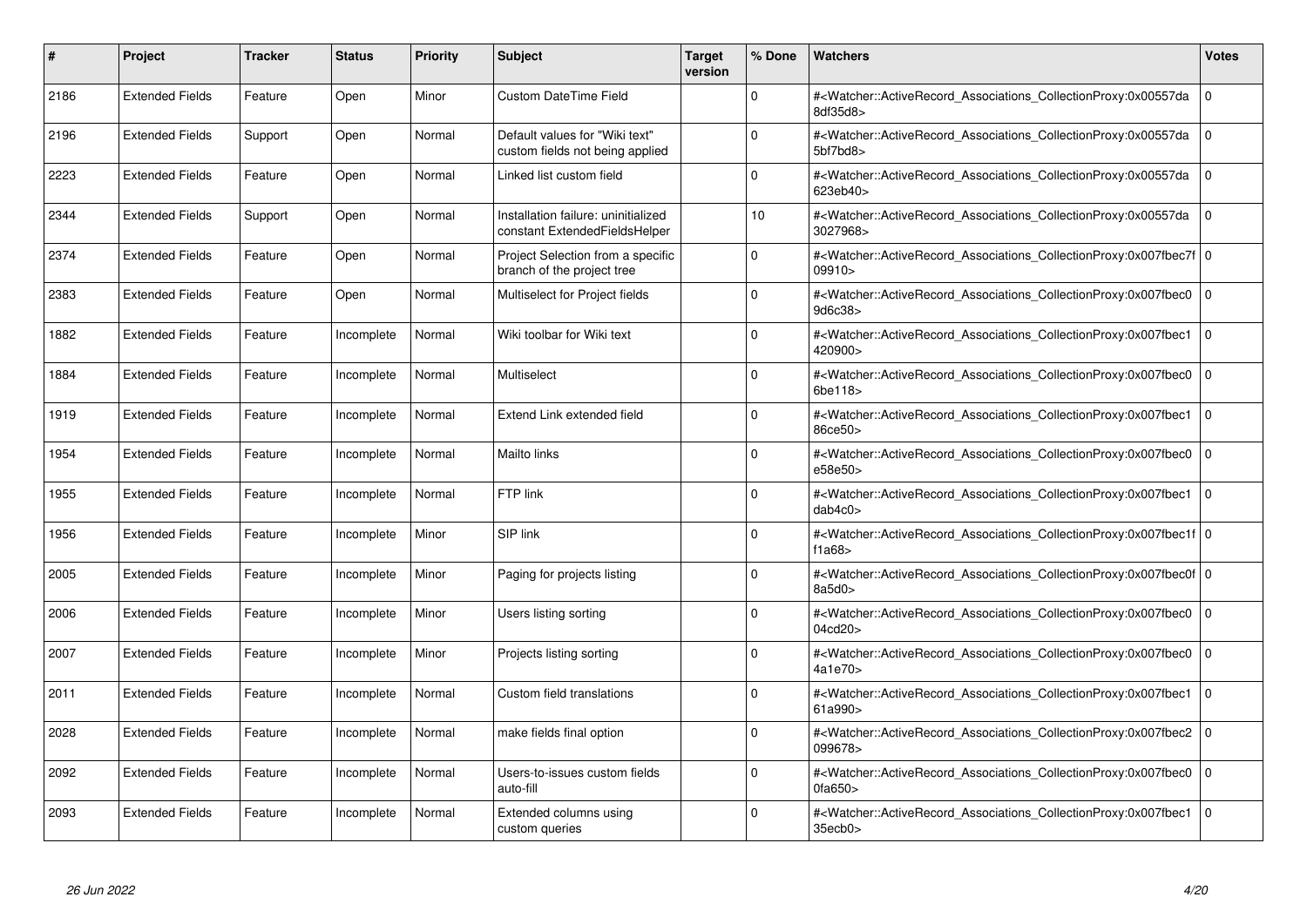| #    | Project                | <b>Tracker</b> | <b>Status</b>         | <b>Priority</b> | <b>Subject</b>                                                                | <b>Target</b><br>version | % Done      | Watchers                                                                                                                                                  | <b>Votes</b> |
|------|------------------------|----------------|-----------------------|-----------------|-------------------------------------------------------------------------------|--------------------------|-------------|-----------------------------------------------------------------------------------------------------------------------------------------------------------|--------------|
| 2099 | <b>Extended Fields</b> | Feature        | Incomplete            | Normal          | Create a custom field of type<br>'Category'                                   |                          | $\mathbf 0$ | # <watcher::activerecord_associations_collectionproxy:0x007fbec1<br>49bf88&gt;</watcher::activerecord_associations_collectionproxy:0x007fbec1<br>         | l O          |
| 2103 | <b>Extended Fields</b> | Feature        | Incomplete            | Minor           | Support multiple for Project                                                  |                          | $\Omega$    | # <watcher::activerecord_associations_collectionproxy:0x007fbec0f 0<br=""  ="">49dc8&gt;</watcher::activerecord_associations_collectionproxy:0x007fbec0f> |              |
| 2155 | <b>Extended Fields</b> | <b>Bug</b>     | Incomplete            | Normal          | Wiki text field donot work well<br>when using chinese as custom<br>field name |                          | 50          | # <watcher::activerecord_associations_collectionproxy:0x007fbec0 0<br="">4faf48&gt;</watcher::activerecord_associations_collectionproxy:0x007fbec0>       |              |
| 2156 | <b>Extended Fields</b> | Feature        | Incomplete            | Minor           | Per user values?                                                              |                          | 0           | # <watcher::activerecord_associations_collectionproxy:0x007fbec0 0<br=""  ="">c74508&gt;</watcher::activerecord_associations_collectionproxy:0x007fbec0>  |              |
| 2220 | <b>Extended Fields</b> | Feature        | Incomplete            | Normal          | Project specific custom fields                                                |                          | $\Omega$    | # <watcher::activerecord_associations_collectionproxy:0x007fbec7<br>d85328&gt;</watcher::activerecord_associations_collectionproxy:0x007fbec7<br>         | 0            |
| 2236 | <b>Extended Fields</b> | <b>Bug</b>     | Incomplete            | Normal          | <b>Hint Lost</b>                                                              |                          | $\Omega$    | # <watcher::activerecord_associations_collectionproxy:0x007fbec0 0<br=""  ="">394550&gt;</watcher::activerecord_associations_collectionproxy:0x007fbec0>  |              |
| 2241 | <b>Extended Fields</b> | Feature        | Incomplete            | Normal          | Informations I see on Calendar                                                |                          | $\Omega$    | # <watcher::activerecord_associations_collectionproxy:0x007fbec0<br>e7e6a0</watcher::activerecord_associations_collectionproxy:0x007fbec0<br>             | 0            |
| 2018 | <b>Extended Fields</b> | Feature        | Open                  | Normal          | database query cutsom field<br>type                                           |                          | $\Omega$    | # <watcher::activerecord_associations_collectionproxy:0x007fbec7<br>a5af18&gt;</watcher::activerecord_associations_collectionproxy:0x007fbec7<br>         |              |
| 2242 | <b>Extended Fields</b> | <b>Bug</b>     | Incomplete            | Normal          | Message "invalid statement:<br>STR_TO_DATE" when using<br>MS SQL              |                          | 30          | # <watcher::activerecord_associations_collectionproxy:0x007fbec0<br>9ae760&gt;</watcher::activerecord_associations_collectionproxy:0x007fbec0<br>         |              |
| 2308 | <b>Extended Fields</b> | Translation    | New                   | Normal          | Add Korean translation file<br>comment                                        | 0.2.4                    | $\mathbf 0$ | # <watcher::activerecord_associations_collectionproxy:0x007fbec0<br>4e9400&gt;</watcher::activerecord_associations_collectionproxy:0x007fbec0<br>         | 0            |
| 2227 | <b>Extended Fields</b> | Feature        | In Progress           | Normal          | Altering form elements for<br>custom fields                                   | 0.2.4                    | 50          | # <watcher::activerecord_associations_collectionproxy:0x007fbec0<br>2033a8&gt;</watcher::activerecord_associations_collectionproxy:0x007fbec0<br>         | l O          |
| 2318 | <b>Extended Fields</b> | <b>Bug</b>     | In Progress           | Normal          | Issues as pdf                                                                 | 0.2.4                    | 90          | # <watcher::activerecord_associations_collectionproxy:0x007fbec0<br>bbc7c8&gt;</watcher::activerecord_associations_collectionproxy:0x007fbec0<br>         | 0            |
| 2359 | <b>Extended Fields</b> | <b>Bug</b>     | In Progress           | Normal          | Extended fields plugin breaks<br>PDF export                                   | 0.2.4                    | 90          | # <watcher::activerecord_associations_collectionproxy:0x007fbec1<br>dd9e60&gt;</watcher::activerecord_associations_collectionproxy:0x007fbec1<br>         | l O          |
| 2365 | <b>Extended Fields</b> | Feature        | In Progress           | Normal          | Adding Redmine 3.0 support                                                    | 0.2.4                    | 50          | # <watcher::activerecord_associations_collectionproxy:0x007fbec7f 0<br="">18ac8</watcher::activerecord_associations_collectionproxy:0x007fbec7f>          |              |
| 2320 | <b>Extended Fields</b> | Bug            | Under<br>Verification | Normal          | Internal error when opening<br>issues tab                                     | 0.2.4                    | 0           | # <watcher::activerecord_associations_collectionproxy:0x007fbec1f 0<br=""  ="">b1ff8</watcher::activerecord_associations_collectionproxy:0x007fbec1f>     |              |
| 2328 | <b>Extended Fields</b> | Patch          | Under<br>Verification | Normal          | Make the Project type custom<br>fields sortable in issue lists                | 0.2.4                    | $\Omega$    | # <watcher::activerecord_associations_collectionproxy:0x007fbec0f 0<br=""  ="">cc160&gt;</watcher::activerecord_associations_collectionproxy:0x007fbec0f> |              |
| 2350 | <b>Extended Fields</b> | <b>Bug</b>     | Under<br>Verification | Normal          | Extended Field Values that are<br>nil produce an error                        | 0.2.4                    | $\mathbf 0$ | # <watcher::activerecord 0<br="" associations="" collectionproxy:0x007fbec1="">b5b670&gt;</watcher::activerecord>                                         |              |
| 2319 | <b>Extended Fields</b> | Bug            | Open                  | Normal          | Incompatible with<br>rt custom field?                                         | 0.2.4                    | $\mathbf 0$ | # <watcher::activerecord_associations_collectionproxy:0x007fbec0 0<br="">3f5f80&gt;</watcher::activerecord_associations_collectionproxy:0x007fbec0>       |              |
| 2348 | <b>Extended Fields</b> | <b>Bug</b>     | Open                  | Normal          | Buggy implementation at<br>list.html.erb                                      | 0.2.4                    | $\mathbf 0$ | # <watcher::activerecord_associations_collectionproxy:0x007fbec0 0<br="">7a17d8&gt;</watcher::activerecord_associations_collectionproxy:0x007fbec0>       |              |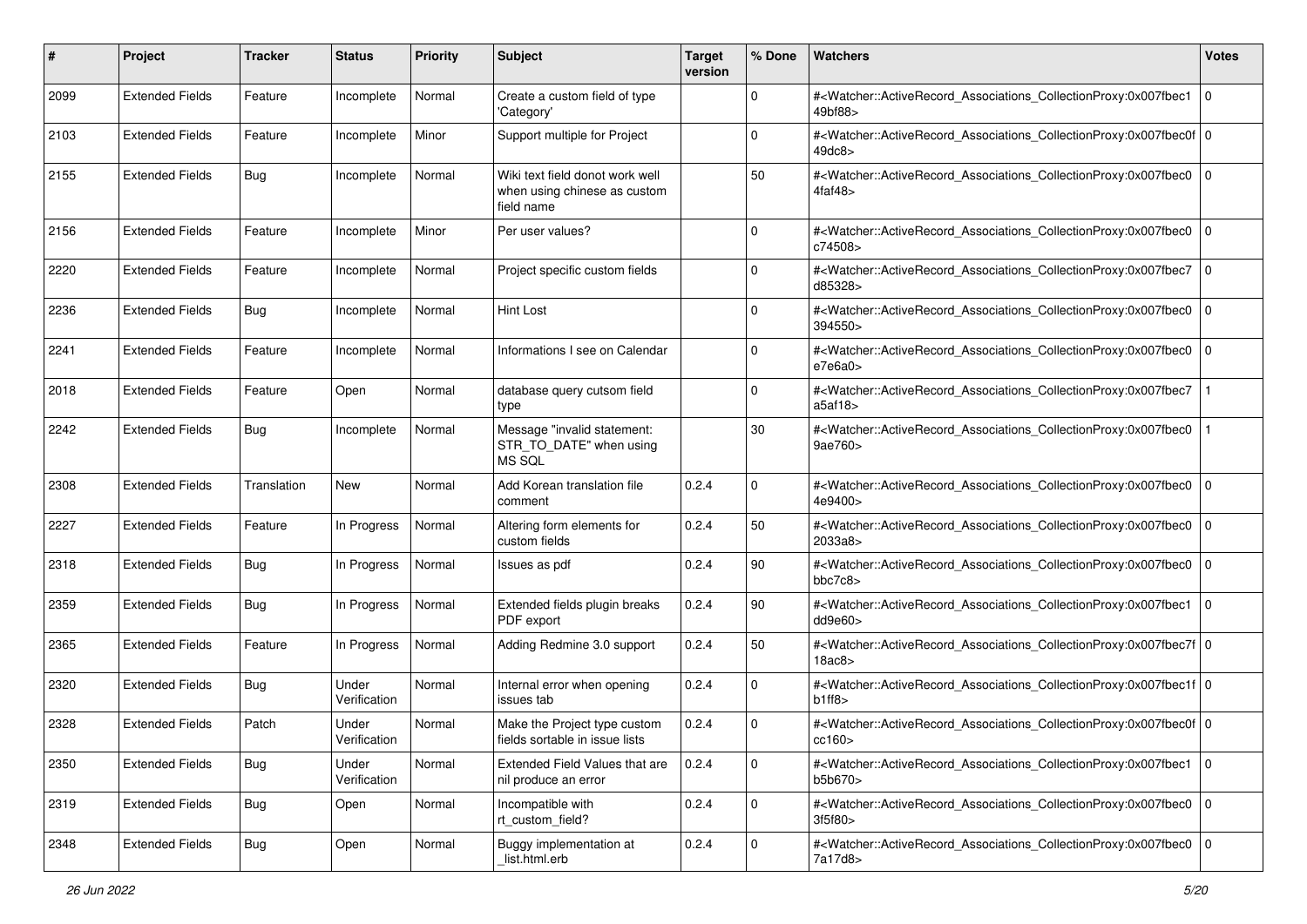| #        | Project                | <b>Tracker</b> | <b>Status</b>         | <b>Priority</b> | <b>Subject</b>                                                                                                                                                                                                                                                                                                          | <b>Target</b><br>version | % Done      | Watchers                                                                                                                                                  | <b>Votes</b>   |
|----------|------------------------|----------------|-----------------------|-----------------|-------------------------------------------------------------------------------------------------------------------------------------------------------------------------------------------------------------------------------------------------------------------------------------------------------------------------|--------------------------|-------------|-----------------------------------------------------------------------------------------------------------------------------------------------------------|----------------|
| 2349     | <b>Extended Fields</b> | Bug            | Open                  | Critical        | Redmine Bulk edit doesn't work<br>when extended_field plugin is<br>installed                                                                                                                                                                                                                                            | 0.2.4                    | $\Omega$    | # <watcher::activerecord_associations_collectionproxy:0x007fbec1<br>4083c8&gt;</watcher::activerecord_associations_collectionproxy:0x007fbec1<br>         | l o            |
| 2261     | <b>Extended Fields</b> | Bug            | Incomplete            | Normal          | issues PDF view and<br>descriptions                                                                                                                                                                                                                                                                                     | 0.2.4                    | $\Omega$    | # <watcher::activerecord_associations_collectionproxy:0x007fbec0<br>88a9b0&gt;</watcher::activerecord_associations_collectionproxy:0x007fbec0<br>         | $\overline{0}$ |
| 2098     | <b>Extended Fields</b> | Bug            | In Progress           | Major           | Failure in XLS Export<br>(undefined method<br>find_custom_field_template' for<br># <xlsexportcontroller)< td=""><td>0.2.4</td><td>90</td><td>#<watcher::activerecord associations="" collectionproxy:0x007fbec0<br="">87f588&gt;</watcher::activerecord></td><td><math>\overline{2}</math></td></xlsexportcontroller)<> | 0.2.4                    | 90          | # <watcher::activerecord associations="" collectionproxy:0x007fbec0<br="">87f588&gt;</watcher::activerecord>                                              | $\overline{2}$ |
| 2316     | Hooks Manager          | Translation    | <b>New</b>            | Normal          | French translation                                                                                                                                                                                                                                                                                                      |                          | $\mathbf 0$ | # <watcher::activerecord_associations_collectionproxy:0x007fbec6f 0<br=""  ="">08778&gt;</watcher::activerecord_associations_collectionproxy:0x007fbec6f> |                |
| 2317     | Hooks Manager          | Support        | New                   | Normal          | Change Assignee on custom<br>field selection                                                                                                                                                                                                                                                                            |                          | $\Omega$    | # <watcher::activerecord_associations_collectionproxy:0x007fbec7<br>08f2e0</watcher::activerecord_associations_collectionproxy:0x007fbec7<br>             | 0              |
| 2273     | Hooks Manager          | Support        | In Progress           | Normal          | Hook is invalid                                                                                                                                                                                                                                                                                                         |                          | $\Omega$    | # <watcher::activerecord associations="" collectionproxy:0x007fbec6<br="">9c8d58&gt;</watcher::activerecord>                                              | 0              |
| 1784     | Hooks Manager          | Feature        | Open                  | Normal          | Support per-project Ads                                                                                                                                                                                                                                                                                                 |                          | $\Omega$    | # <watcher::activerecord associations="" collectionproxy:0x007fbec7<br="">2ec510&gt;</watcher::activerecord>                                              | $\Omega$       |
| 2210     | Hooks Manager          | Feature        | Open                  | Normal          | Sidebar access from other<br>hooks                                                                                                                                                                                                                                                                                      |                          | $\Omega$    | # <watcher::activerecord_associations_collectionproxy:0x007fbec7<br>1 da1 b8</watcher::activerecord_associations_collectionproxy:0x007fbec7<br>           | $\overline{0}$ |
| 1751     | Hooks Manager          | Feature        | Incomplete            | Minor           | Support URL regexps to limit<br>pages                                                                                                                                                                                                                                                                                   |                          | $\Omega$    | # <watcher::activerecord_associations_collectionproxy:0x007fbec7<br>0a35d8&gt;</watcher::activerecord_associations_collectionproxy:0x007fbec7<br>         | $\overline{0}$ |
| 2209     | Hooks Manager          | Feature        | Incomplete            | Normal          | A templating language support                                                                                                                                                                                                                                                                                           |                          | $\Omega$    | # <watcher::activerecord_associations_collectionproxy:0x007fbec6<br>c9cef8</watcher::activerecord_associations_collectionproxy:0x007fbec6<br>             | $\overline{0}$ |
| 2266     | Hooks Manager          | Translation    | Incomplete            | Normal          | Spanish translation                                                                                                                                                                                                                                                                                                     |                          | 20          | # <watcher::activerecord_associations_collectionproxy:0x007fbec6<br>aeed40&gt;</watcher::activerecord_associations_collectionproxy:0x007fbec6<br>         | $\overline{0}$ |
| 2295     | Hooks Manager          | Bug            | Reopened              | Normal          | view layouts base html head<br>hook not working                                                                                                                                                                                                                                                                         |                          | 90          | # <watcher::activerecord_associations_collectionproxy:0x007fbec6<br>9779f8&gt;</watcher::activerecord_associations_collectionproxy:0x007fbec6<br>         | 0              |
| 2384     | Hooks Manager          | Bug            | In Progress           | Normal          | Redmine v3?                                                                                                                                                                                                                                                                                                             | 1.0.2                    | 50          | # <watcher::activerecord associations="" collectionproxy:0x007fbec6<br="">79ac20&gt;</watcher::activerecord>                                              | 0              |
| ISSUE-1  | <b>ISSUE-id</b>        | Support        | Deferred              | Minor           | Need a function to display issue<br>id                                                                                                                                                                                                                                                                                  |                          | $\Omega$    | # <watcher::activerecord_associations_collectionproxy:0x007fbec6<br>469538&gt;</watcher::activerecord_associations_collectionproxy:0x007fbec6<br>         | $\mathbf 0$    |
| ISSUE-12 | ISSUE-id               | Bug            | Deferred              | Major           | No route matches error for<br>journals#new                                                                                                                                                                                                                                                                              |                          | 50          | # <watcher::activerecord 0<br="" associations="" collectionproxy:0x007fbec4f=""  ="">9e6a8</watcher::activerecord>                                        |                |
| ISSUE-14 | <b>ISSUE-id</b>        | <b>Bug</b>     | Open                  | Minor           | Escaping #ISSUE-id Textile rule<br>does not work                                                                                                                                                                                                                                                                        |                          | $\Omega$    | # <watcher::activerecord_associations_collectionproxy:0x007fbec5<br>6478b0&gt;</watcher::activerecord_associations_collectionproxy:0x007fbec5<br>         | $\overline{0}$ |
| ISSUE-15 | <b>ISSUE-id</b>        | Omission       | Open                  | Normal          | Searching #ISSUE-id                                                                                                                                                                                                                                                                                                     |                          | $\Omega$    | # <watcher::activerecord associations="" collectionproxy:0x007fbec5<br="">3bdab8&gt;</watcher::activerecord>                                              | $\overline{0}$ |
| ISSUE-17 | <b>ISSUE-id</b>        | <b>Bug</b>     | Under<br>Verification | Major           | SVN integration: Commit with<br>new issue-id does not work                                                                                                                                                                                                                                                              | 0.0.3                    | 50          | # <watcher::activerecord_associations_collectionproxy:0x007fbec5<br>1a5208&gt;</watcher::activerecord_associations_collectionproxy:0x007fbec5<br>         | $\overline{0}$ |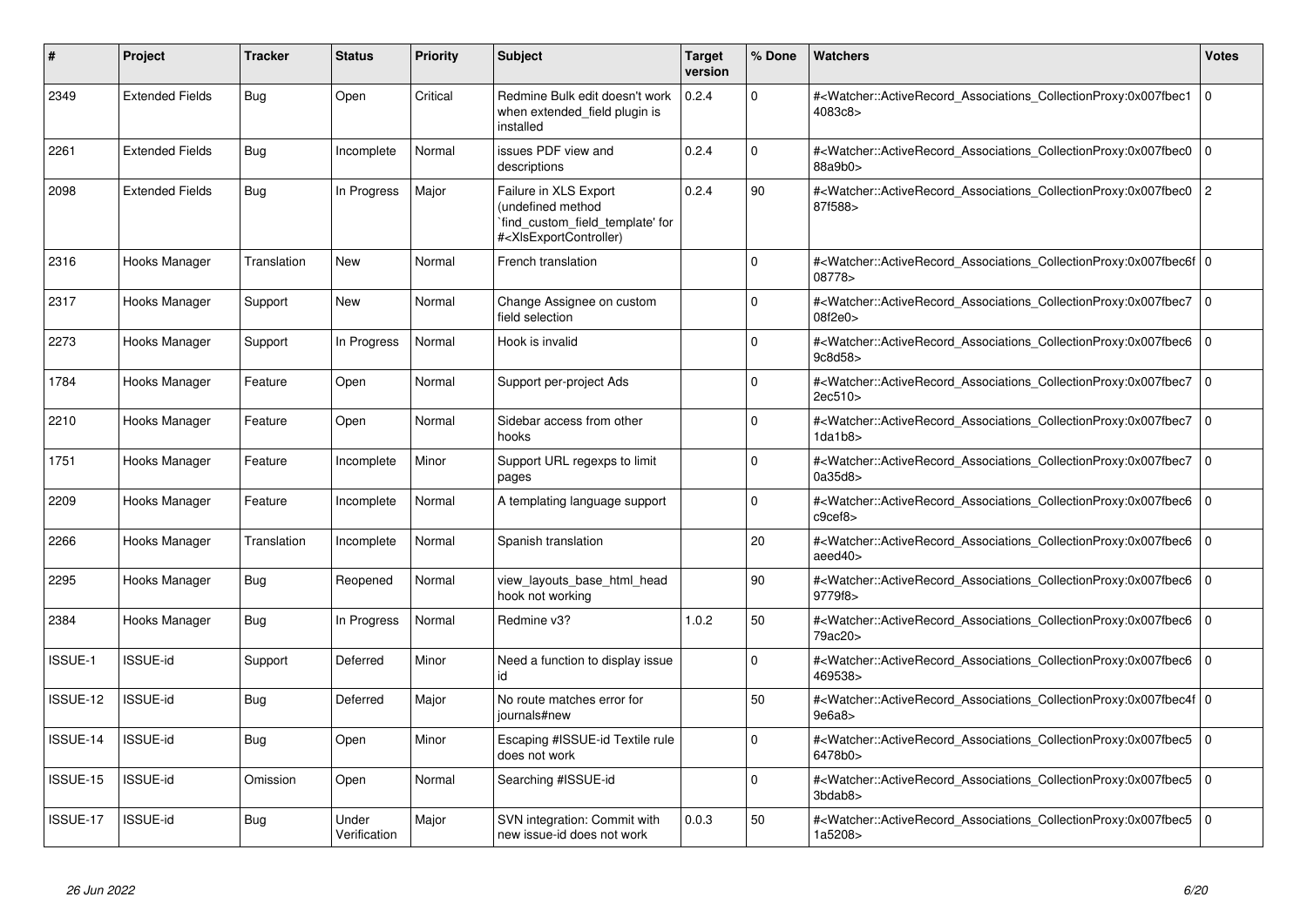| #        | <b>Project</b>     | Tracker     | <b>Status</b>         | <b>Priority</b> | <b>Subject</b>                                                             | <b>Target</b><br>version | % Done   | <b>Watchers</b>                                                                                                                                           | <b>Votes</b> |
|----------|--------------------|-------------|-----------------------|-----------------|----------------------------------------------------------------------------|--------------------------|----------|-----------------------------------------------------------------------------------------------------------------------------------------------------------|--------------|
| ISSUE-16 | <b>ISSUE-id</b>    | Omission    | Open                  | Normal          | Search by new issue-id does<br>not work                                    | 0.0.3                    | $\Omega$ | # <watcher::activerecord_associations_collectionproxy:0x007fbec4<br>e1c0a0&gt;</watcher::activerecord_associations_collectionproxy:0x007fbec4<br>         | $\mathbf 0$  |
| 2276     | Language Mix       | Feature     | Incomplete            | Normal          | Group posts / show only the<br>primary article                             |                          | $\Omega$ | # <watcher::activerecord associations="" collectionproxy:0x00557da<br="">903a1e8&gt;</watcher::activerecord>                                              | $\Omega$     |
| 2312     | Like Button        | Translation | New                   | Normal          | Add Korean translation file                                                |                          | $\Omega$ | # <watcher::activerecord associations="" collectionproxy:0x00557da<br="">8d89d18&gt;</watcher::activerecord>                                              | $\mathbf{0}$ |
| 2054     | <b>Like Button</b> | Feature     | Open                  | Normal          | Add URL setting                                                            |                          | $\Omega$ | # <watcher::activerecord_associations_collectionproxy:0x00557da<br>5b0fcc0&gt;</watcher::activerecord_associations_collectionproxy:0x00557da<br>          | $\mathbf 0$  |
| 2309     | Meta               | Translation | <b>New</b>            | Normal          | Update korean translation to<br>0.2.3                                      |                          | $\Omega$ | # <watcher::activerecord_associations_collectionproxy:0x00557da<br>61ee3c0</watcher::activerecord_associations_collectionproxy:0x00557da<br>              | $\Omega$     |
| 1687     | Meta               | Feature     | Open                  | Normal          | Global Meta tags, Meta tags per<br>project and per page                    |                          | $\Omega$ | # <watcher::activerecord associations="" collectionproxy:0x00557da<br="">3dffc20&gt;</watcher::activerecord>                                              | $\mathbf{0}$ |
| 2145     | Meta               | Feature     | Open                  | Normal          | Support Facebook publishing<br>through Graph API                           |                          | $\Omega$ | # <watcher::activerecord associations="" collectionproxy:0x007fbec1<br="">435bc0&gt;</watcher::activerecord>                                              | $\mathbf 0$  |
| 2148     | Meta               | Feature     | Open                  | Normal          | Cache meta tags                                                            |                          | $\Omega$ | # <watcher::activerecord_associations_collectionproxy:0x007fbec7 0<br=""  ="">e07c38&gt;</watcher::activerecord_associations_collectionproxy:0x007fbec7>  |              |
| 2271     | Meta               | Feature     | Open                  | Normal          | Default image for<br>OpenGraph/Twitter Cards                               |                          | $\Omega$ | # <watcher::activerecord_associations_collectionproxy:0x007fbec0 0<br=""  ="">05c108&gt;</watcher::activerecord_associations_collectionproxy:0x007fbec0>  |              |
| 2303     | Meta               | Feature     | Open                  | Normal          | Improve internal API                                                       |                          | $\Omega$ | # <watcher::activerecord associations="" collectionproxy:0x007fbec1<br="">4a87b0</watcher::activerecord>                                                  | $\mathbf 0$  |
| 2304     | Meta               | Support     | Open                  | Normal          | Ask Redmine guys to add hooks<br>to the core                               |                          | $\Omega$ | # <watcher::activerecord_associations_collectionproxy:0x007fbec0<br>13afe8&gt;</watcher::activerecord_associations_collectionproxy:0x007fbec0<br>         | $\Omega$     |
| 2369     | Meta               | Feature     | Open                  | Normal          | Rich snippets for software apps                                            |                          | $\Omega$ | # <watcher::activerecord associations="" collectionproxy:0x007fbec1<br="">ebdf48&gt;</watcher::activerecord>                                              | 10           |
| 2370     | Meta               | Feature     | Open                  | Normal          | Rich snippets for news                                                     |                          | $\Omega$ | # <watcher::activerecord 0<br="" associations="" collectionproxy:0x007fbec0f=""  ="">c6120&gt;</watcher::activerecord>                                    |              |
| 2371     | Meta               | Feature     | Open                  | Normal          | Rich snippets for Wiki                                                     |                          | $\Omega$ | # <watcher::activerecord_associations_collectionproxy:0x007fbec0 0<br="">025d60&gt;</watcher::activerecord_associations_collectionproxy:0x007fbec0>       |              |
| 2372     | Meta               | Feature     | Open                  | Normal          | Microdata for breadcrumbs                                                  |                          | $\Omega$ | # <watcher::activerecord_associations_collectionproxy:0x007fbec1f 0<br=""  ="">8af70&gt;</watcher::activerecord_associations_collectionproxy:0x007fbec1f> |              |
| 1902     | Meta               | Feature     | Incomplete            | Normal          | Consider clear html and light<br>mode                                      |                          | $\Omega$ | # <watcher::activerecord associations="" collectionproxy:0x007fbec0<br="">40e3f0</watcher::activerecord>                                                  | $\mathbf 0$  |
| 2163     | Meta               | Bug         | Incomplete            | Normal          | My site's Display lanugage was<br>only English, when I installed<br>plugin |                          | $\Omega$ | # <watcher::activerecord_associations_collectionproxy:0x007fbec7 0<br=""  ="">dd3618&gt;</watcher::activerecord_associations_collectionproxy:0x007fbec7>  |              |
| 2024     | OpenID Fix         | Patch       | Under<br>Verification | Normal          | Associate existing accounts by<br>email                                    |                          | $\Omega$ | # <watcher::activerecord_associations_collectionproxy:0x007fbec1 0<br=""  ="">ee2a78&gt;</watcher::activerecord_associations_collectionproxy:0x007fbec1>  |              |
| 2225     | OpenID Fix         | <b>Bug</b>  | Incomplete            | Normal          | OpenID::TypeURIMismatch                                                    |                          | $\Omega$ | # <watcher::activerecord_associations_collectionproxy:0x007fbec7<br>da37d8</watcher::activerecord_associations_collectionproxy:0x007fbec7<br>             | $\Omega$     |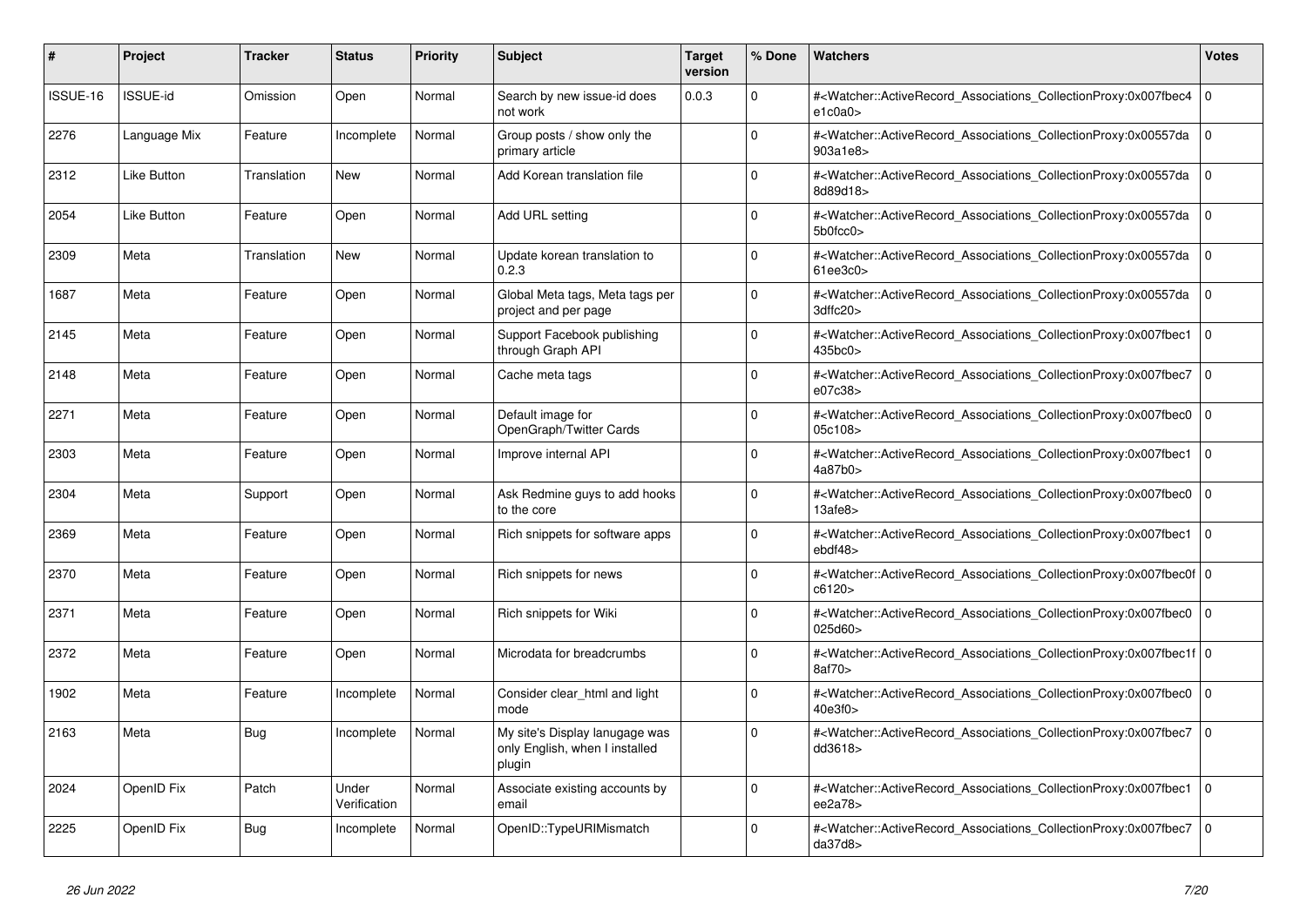| #    | Project    | <b>Tracker</b> | <b>Status</b> | <b>Priority</b> | <b>Subject</b>                                      | <b>Target</b><br>version | % Done      | <b>Watchers</b>                                                                                                                                           | <b>Votes</b> |
|------|------------|----------------|---------------|-----------------|-----------------------------------------------------|--------------------------|-------------|-----------------------------------------------------------------------------------------------------------------------------------------------------------|--------------|
| 2362 | OpenID Fix | Bug            | Incomplete    | Major           | Redmine 3 Compatibilty                              |                          | $\Omega$    | # <watcher::activerecord associations="" collectionproxy:0x007fbec1<br="">d7dac0</watcher::activerecord>                                                  | $\mathbf 0$  |
| 936  | Orangutan  | Improvement    | In Progress   | Normal          | Documentation                                       |                          | 30          | # <watcher::activerecord_associations_collectionproxy:0x007fbec1f 0<br=""  ="">e6d48&gt;</watcher::activerecord_associations_collectionproxy:0x007fbec1f> |              |
| 863  | Orangutan  | Feature        | Open          | Minor           | Personal TODO list                                  |                          | $\Omega$    | # <watcher::activerecord associations="" collectionproxy:0x007fbec0<br="">89b828&gt;</watcher::activerecord>                                              | $\mathbf 0$  |
| 892  | Orangutan  | Feature        | Open          | Minor           | Tip of the day / Did you know<br>that? $\therefore$ |                          | $\Omega$    | # <watcher::activerecord associations="" collectionproxy:0x007fbec0<br="">2ef708&gt;</watcher::activerecord>                                              | $\mathbf 0$  |
| 935  | Orangutan  | Feature        | Open          | Minor           | Invalid keyboard layout<br>translator               |                          | $\Omega$    | # <watcher::activerecord_associations_collectionproxy:0x007fbec0  <br="">c6d668&gt;</watcher::activerecord_associations_collectionproxy:0x007fbec0>       | $\mathbf 0$  |
| 941  | Orangutan  | Feature        | Open          | Minor           | Support Google calendar                             |                          | $\Omega$    | # <watcher::activerecord 0<br="" associations="" collectionproxy:0x007fbec7f=""  ="">5d7e0&gt;</watcher::activerecord>                                    |              |
| 984  | Orangutan  | Feature        | Open          | Minor           | Survey context                                      |                          | $\Omega$    | # <watcher::activerecord_associations_collectionproxy:0x007fbec1<br>782ad0&gt;</watcher::activerecord_associations_collectionproxy:0x007fbec1<br>         | l O          |
| 1298 | Orangutan  | Improvement    | Open          | Normal          | Context help for some<br>Orangutan messages         |                          | $\Omega$    | # <watcher::activerecord associations="" collectionproxy:0x007fbec1<br="">5b1dc8</watcher::activerecord>                                                  | $\mathbf 0$  |
| 1465 | Orangutan  | Enhancement    | Open          | Minor           | Pagination                                          |                          | $\Omega$    | # <watcher::activerecord_associations_collectionproxy:0x007fbec1<br>62d338&gt;</watcher::activerecord_associations_collectionproxy:0x007fbec1<br>         | $\mathbf 0$  |
| 1577 | Orangutan  | Feature        | Open          | Minor           | Roster suggestions                                  |                          | $\Omega$    | # <watcher::activerecord_associations_collectionproxy:0x007fbec1<br>c692b0&gt;</watcher::activerecord_associations_collectionproxy:0x007fbec1<br>         | $\Omega$     |
| 1614 | Orangutan  | Feature        | Open          | Minor           | <b>AIML</b>                                         |                          | $\Omega$    | # <watcher::activerecord associations="" collectionproxy:0x007fbec0<br="">16e910&gt;</watcher::activerecord>                                              | $\mathbf 0$  |
| 1624 | Orangutan  | Enhancement    | Open          | Normal          | ChiliProject support                                |                          | $\Omega$    | # <watcher::activerecord associations="" collectionproxy:0x007fbec0<br="">ef3a40&gt;</watcher::activerecord>                                              | $\Omega$     |
| 1638 | Orangutan  | Feature        | Open          | Major           | Orangutan bug reporting                             |                          | $\Omega$    | # <watcher::activerecord associations="" collectionproxy:0x007fbec0<br="">257228&gt;</watcher::activerecord>                                              | $\mathbf 0$  |
| 1893 | Orangutan  | Enhancement    | Open          | Minor           | Twitter monkey                                      |                          | $\mathbf 0$ | # <watcher::activerecord_associations_collectionproxy:0x007fbec0<br>81af70&gt;</watcher::activerecord_associations_collectionproxy:0x007fbec0<br>         | $\mathbf 0$  |
| 1905 | Orangutan  | Feature        | Open          | Normal          | <b>SCM</b> monkey                                   |                          | $\Omega$    | # <watcher::activerecord_associations_collectionproxy:0x007fbec1<br>bd5830&gt;</watcher::activerecord_associations_collectionproxy:0x007fbec1<br>         | $\mathbf 0$  |
| 1921 | Orangutan  | Enhancement    | Open          | Minor           | <b>RSS monkey</b>                                   |                          | $\Omega$    | # <watcher::activerecord associations="" collectionproxy:0x007fbec0<br="">266ef8&gt;</watcher::activerecord>                                              | $\mathbf 0$  |
| 1909 | Orangutan  | Enhancement    | Incomplete    | Minor           | Orangutan::Kayako                                   |                          | $\Omega$    | # <watcher::activerecord_associations_collectionproxy:0x007fbec7f 0<br=""  ="">dc7e8</watcher::activerecord_associations_collectionproxy:0x007fbec7f>     |              |
| 1988 | Orangutan  | Improvement    | Incomplete    | Normal          | Multithreading                                      |                          | $\Omega$    | # <watcher::activerecord associations="" collectionproxy:0x007fbec1<br="">55b838&gt;</watcher::activerecord>                                              | $\mathbf{0}$ |
| 605  | Orangutan  | Feature        | Open          | Minor           | SVN monkey                                          |                          | $\Omega$    | # <watcher::activerecord associations="" collectionproxy:0x007fbec7<br="">d3d7a8</watcher::activerecord>                                                  |              |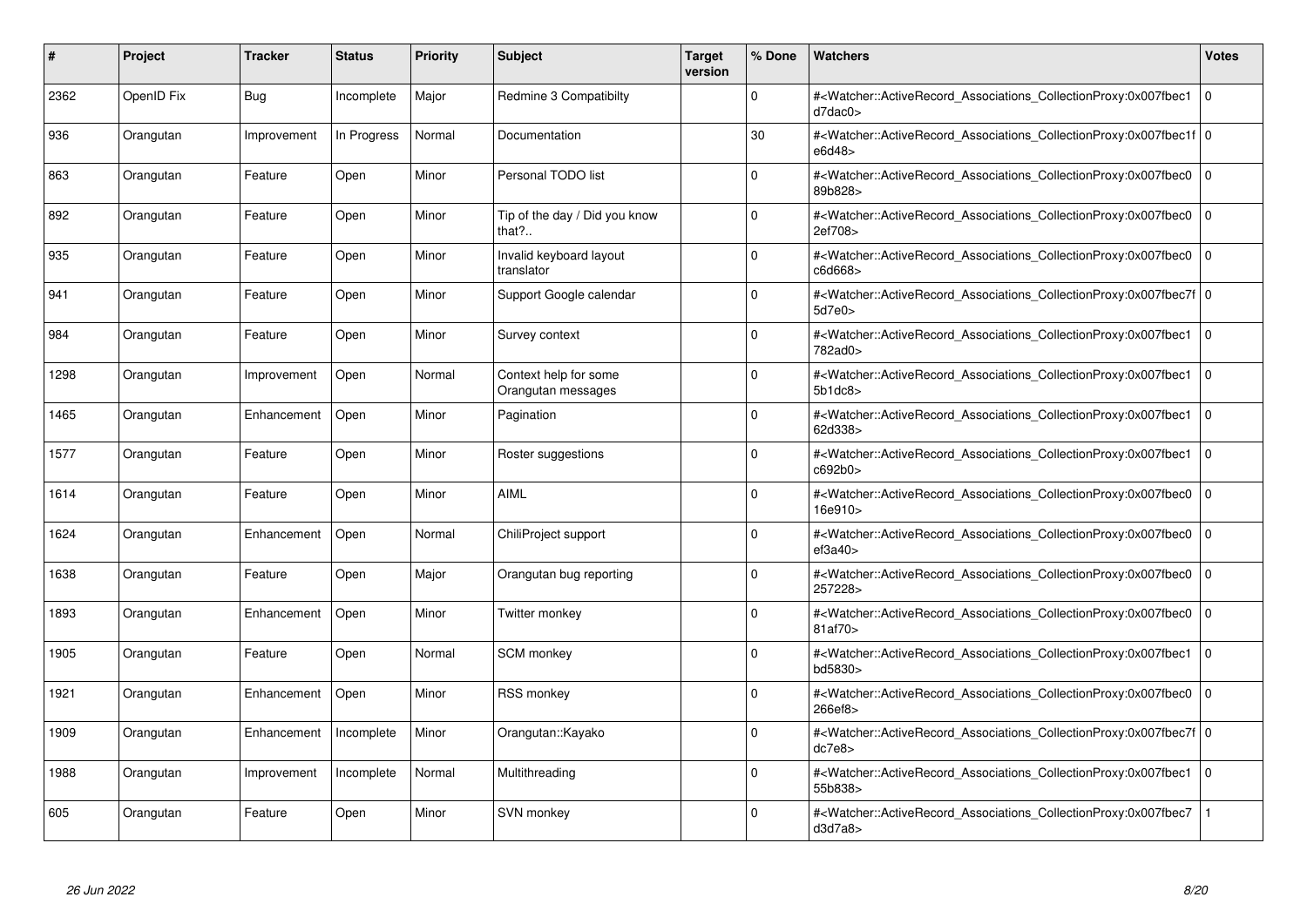| #    | <b>Project</b> | <b>Tracker</b> | <b>Status</b> | <b>Priority</b> | <b>Subject</b>                                                                     | <b>Target</b><br>version | % Done      | <b>Watchers</b>                                                                                                                                           | Votes          |
|------|----------------|----------------|---------------|-----------------|------------------------------------------------------------------------------------|--------------------------|-------------|-----------------------------------------------------------------------------------------------------------------------------------------------------------|----------------|
| 1464 | Orangutan      | Feature        | Open          | Minor           | Ability to see Orangutan logs for<br>a user                                        |                          | $\Omega$    | # <watcher::activerecord associations="" collectionproxy:0x007fbec1<br="">98dde8&gt;</watcher::activerecord>                                              |                |
| 1603 | Orangutan      | Feature        | Open          | Minor           | MegaHAL                                                                            |                          | $\Omega$    | # <watcher::activerecord_associations_collectionproxy:0x007fbec1<br>4df800&gt;</watcher::activerecord_associations_collectionproxy:0x007fbec1<br>         |                |
| 1028 | Orangutan      | Feature        | Incomplete    | Minor           | Recognizing English text<br>accidentally entered with<br>different keyboard layout |                          | $\Omega$    | # <watcher::activerecord_associations_collectionproxy:0x007fbec7<br>d4adb8&gt;</watcher::activerecord_associations_collectionproxy:0x007fbec7<br>         |                |
| 558  | Orangutan      | Feature        | Open          | Minor           | Jokes context                                                                      |                          | $\Omega$    | # <watcher::activerecord_associations_collectionproxy:0x007fbec0<br>a51cd0</watcher::activerecord_associations_collectionproxy:0x007fbec0<br>             | $\overline{2}$ |
| 1619 | Orangutan      | Feature        | Open          | Minor           | Avatar                                                                             |                          | $\Omega$    | # <watcher::activerecord associations="" collectionproxy:0x007fbec7<br="">d41d30&gt;</watcher::activerecord>                                              | $\overline{c}$ |
| 26   | Orangutan      | Feature        | Open          | Normal          | It would be greate to have a<br>reminder                                           | 1.06                     | $\Omega$    | # <watcher::activerecord_associations_collectionproxy:0x007fbec7<br>aac840&gt;</watcher::activerecord_associations_collectionproxy:0x007fbec7<br>         | $\Omega$       |
| 1682 | Orangutan      | Improvement    | Open          | Normal          | Take into account if time<br>tracking module is enabled                            | 1.06                     | 0           | # <watcher::activerecord_associations_collectionproxy:0x007fbec0f 0<br=""  ="">092f0&gt;</watcher::activerecord_associations_collectionproxy:0x007fbec0f> |                |
| 1968 | Orangutan      | Feature        | Open          | Normal          | Creating a new issue                                                               | 1.06                     | $\Omega$    | # <watcher::activerecord_associations_collectionproxy:0x007fbec0<br>1d4030&gt;</watcher::activerecord_associations_collectionproxy:0x007fbec0<br>         | $\mathbf 0$    |
| 2035 | Orangutan      | Improvement    | Open          | Minor           | Direct communication between<br>a monkey and Orangutan                             | 1.06                     | $\Omega$    | # <watcher::activerecord_associations_collectionproxy:0x007fbec6<br>6c8b80</watcher::activerecord_associations_collectionproxy:0x007fbec6<br>             | $\Omega$       |
| 128  | Orangutan      | Feature        | Open          | Major           | Reminder, organizer and<br>scheduler                                               | 1.06                     | $\mathbf 0$ | # <watcher::activerecord_associations_collectionproxy:0x007fbec6f 2<br="">dcc58</watcher::activerecord_associations_collectionproxy:0x007fbec6f>          |                |
| 192  | Orangutan      | Improvement    | Open          | Major           | SQL optimization                                                                   | 1.07                     | $\Omega$    | # <watcher::activerecord associations="" collectionproxy:0x007fbec6<br="">c144b8&gt;</watcher::activerecord>                                              | $\Omega$       |
| 918  | Orangutan      | Improvement    | Open          | Normal          | Profiler/optimization                                                              | 1.07                     | $\Omega$    | # <watcher::activerecord associations="" collectionproxy:0x007fbec6<br="">cab9d0<sub>&gt;</sub></watcher::activerecord>                                   | $\Omega$       |
| 1586 | Orangutan      | Improvement    | Open          | Normal          | Installation command line helper   1.08                                            |                          | $\Omega$    | # <watcher::activerecord_associations_collectionproxy:0x007fbec7<br>3445a8&gt;</watcher::activerecord_associations_collectionproxy:0x007fbec7<br>         | $\mathbf 0$    |
| 1075 | Orangutan      | Enhancement    | In Progress   | Minor           | Separate Orangutan core<br>(reusable bot code) from<br>Redmine code                | 2.00                     | $\Omega$    | # <watcher::activerecord associations="" collectionproxy:0x007fbec7<br="">21a998&gt;</watcher::activerecord>                                              | $\mathbf 0$    |
| 862  | Orangutan      | Improvement    | Open          | Minor           | Support user first and last name 2.00<br>in requests                               |                          | $\Omega$    | # <watcher::activerecord_associations_collectionproxy:0x007fbec7<br>0a1350&gt;</watcher::activerecord_associations_collectionproxy:0x007fbec7<br>         | $\Omega$       |
| 910  | Orangutan      | Enhancement    | Open          | Minor           | Subjects or make Orangutan<br>remember issue id, project etc                       | 2.00                     | $\Omega$    | # <watcher::activerecord_associations_collectionproxy:0x007fbec6<br>c24c28&gt;</watcher::activerecord_associations_collectionproxy:0x007fbec6<br>         | $\Omega$       |
| 994  | Orangutan      | Enhancement    | Open          | Minor           | Topics or response modes                                                           | 2.00                     | $\Omega$    | # <watcher::activerecord_associations_collectionproxy:0x007fbec6<br>a8c050&gt;</watcher::activerecord_associations_collectionproxy:0x007fbec6<br>         | $\Omega$       |
| 1089 | Orangutan      | Improvement    | Open          | Minor           | Migrate to contexts<br>dependencies/relations from<br>weights                      | 2.00                     | $\Omega$    | # <watcher::activerecord associations="" collectionproxy:0x007fbec6<br="">8daea0&gt;</watcher::activerecord>                                              | $\Omega$       |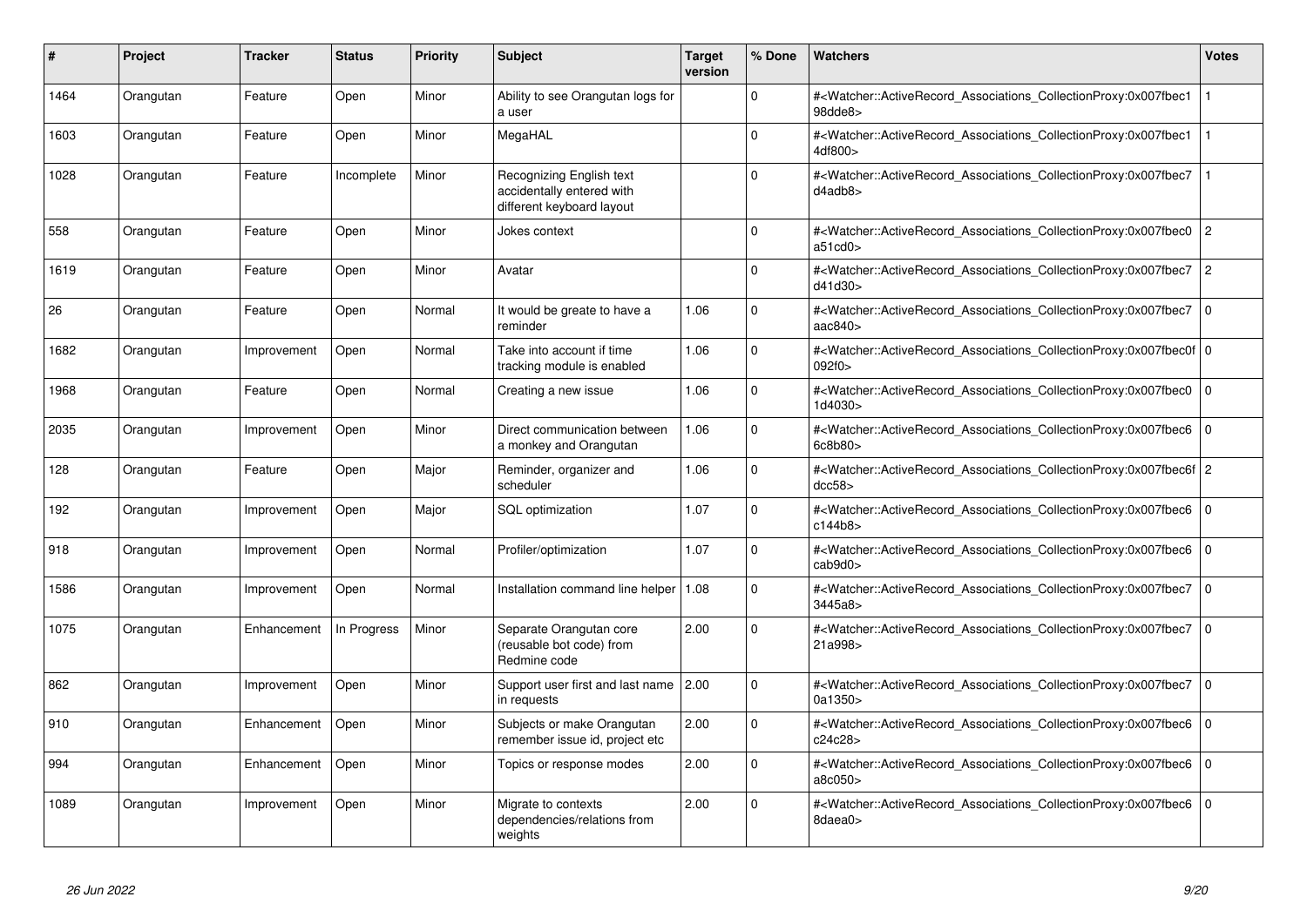| #    | <b>Project</b>                    | Tracker     | <b>Status</b> | <b>Priority</b> | <b>Subject</b>                                                      | <b>Target</b><br>version | % Done      | <b>Watchers</b>                                                                                                                                          | <b>Votes</b>   |
|------|-----------------------------------|-------------|---------------|-----------------|---------------------------------------------------------------------|--------------------------|-------------|----------------------------------------------------------------------------------------------------------------------------------------------------------|----------------|
| 1562 | Orangutan                         | Enhancement | Open          | Normal          | Localisation                                                        | 2.00                     | $\mathbf 0$ | # <watcher::activerecord_associations_collectionproxy:0x007fbec6<br>704c98&gt;</watcher::activerecord_associations_collectionproxy:0x007fbec6<br>        | $\overline{0}$ |
| 1600 | Orangutan                         | Enhancement | Open          | Minor           | Change configuration file format 2.00                               |                          | $\Omega$    | # <watcher::activerecord_associations_collectionproxy:0x007fbec6<br>19<sub>def8</sub></watcher::activerecord_associations_collectionproxy:0x007fbec6<br> | $\overline{0}$ |
| 1620 | Orangutan                         | Improvement | Open          | Normal          | Fix foreign handlers API                                            | 2.00                     | $\mathbf 0$ | # <watcher::activerecord_associations_collectionproxy:0x007fbec5 0<br="">83f780&gt;</watcher::activerecord_associations_collectionproxy:0x007fbec5>      |                |
| 1601 | Orangutan                         | Enhancement | Incomplete    | Normal          | Configuring contexts weights                                        | 2.00                     | $\Omega$    | # <watcher::activerecord_associations_collectionproxy:0x007fbec5<br>3069a8</watcher::activerecord_associations_collectionproxy:0x007fbec5<br>            | $\mathbf 0$    |
| 1618 | Orangutan                         | Enhancement | Open          | Minor           | Support subrequests in single<br>request message                    | 2.00                     | $\Omega$    | # <watcher::activerecord_associations_collectionproxy:0x007fbec5<br>341f58&gt;</watcher::activerecord_associations_collectionproxy:0x007fbec5<br>        |                |
| 974  | Orangutan                         | Enhancement | Open          | Minor           | Rich text/formatting support                                        | 2.00                     | $\Omega$    | # <watcher::activerecord associations="" collectionproxy:0x007fbec5<br="">052220&gt;</watcher::activerecord>                                             | Iз             |
| 20   | Orangutan::Redmin<br>$\mathbf{a}$ | Feature     | Open          | Minor           | Let user specify what he did<br>during a break                      |                          | $\Omega$    | # <watcher::activerecord associations="" collectionproxy:0x007fbec4<br="">ceecc8</watcher::activerecord>                                                 | $\mathbf 0$    |
| 1038 | Orangutan::Redmin<br>e            | Improvement | Open          | Minor           | More flexible syntax for adding<br>past tasks/entries               |                          | $\Omega$    | # <watcher::activerecord_associations_collectionproxy:0x00557da<br>8f52af0&gt;</watcher::activerecord_associations_collectionproxy:0x00557da<br>         | $\Omega$       |
| 1107 | Orangutan::Redmin<br>e            | Improvement | Open          | Minor           | Change default<br>project/issue/activity if no task is<br>available |                          | $\Omega$    | # <watcher::activerecord_associations_collectionproxy:0x00557da<br>8cff500&gt;</watcher::activerecord_associations_collectionproxy:0x00557da<br>         | $\mathbf 0$    |
| 1159 | Orangutan::Redmin                 | Improvement | Open          | Minor           | Support using numbers for<br>project list                           |                          | $\Omega$    | # <watcher::activerecord_associations_collectionproxy:0x00557da<br>6584f98&gt;</watcher::activerecord_associations_collectionproxy:0x00557da<br>         | $\Omega$       |
| 1466 | Orangutan::Redmin                 | Improvement | Open          | Normal          | Hyperlinks in notifications                                         |                          | $\Omega$    | # <watcher::activerecord associations="" collectionproxy:0x00557da<br="">50c8640&gt;</watcher::activerecord>                                             | $\Omega$       |
| 1680 | Orangutan::Redmin<br>e            | Bug         | Open          | Normal          | Cancelling Comment context                                          |                          | $\mathbf 0$ | # <watcher::activerecord associations="" collectionproxy:0x007fbec1<br="">0ce518&gt;</watcher::activerecord>                                             | $\overline{0}$ |
| 1888 | Orangutan::Redmin<br>e            | Feature     | Open          | Normal          | Reuse past tasks                                                    |                          | $\Omega$    | # <watcher::activerecord_associations_collectionproxy:0x007fbec1<br>629558&gt;</watcher::activerecord_associations_collectionproxy:0x007fbec1<br>        | $\Omega$       |
| 215  | Orangutan::Redmin<br>e            | Enhancement | Incomplete    | Minor           | Support issue subject as an<br>answer to the issue questions        |                          | $\Omega$    | # <watcher::activerecord_associations_collectionproxy:0x007fbec2 0<br="">06e270&gt;</watcher::activerecord_associations_collectionproxy:0x007fbec2>      |                |
| 1022 | Orangutan::Redmin<br>e            | Feature     | Incomplete    | Minor           | Changing issue status<br>depending on user presence                 |                          | $\mathbf 0$ | # <watcher::activerecord associations="" collectionproxy:0x007fbec0<br="">5e6218&gt;</watcher::activerecord>                                             | $\mathbf 0$    |
| 1104 | Orangutan::Redmin                 | Feature     | Incomplete    | Minor           | Automatic overtime tracking                                         |                          | $\Omega$    | # <watcher::activerecord_associations_collectionproxy:0x007fbec7<br>8509c0&gt;</watcher::activerecord_associations_collectionproxy:0x007fbec7<br>        | $\overline{0}$ |
| 1337 | Orangutan::Redmin<br>$\mathbf{a}$ | Feature     | Incomplete    | Minor           | Automatic time tracking                                             |                          | $\Omega$    | # <watcher::activerecord associations="" collectionproxy:0x007fbec6<br="">d88420&gt;</watcher::activerecord>                                             | l 0            |
| 1622 | Orangutan::Redmin<br>e            | Improvement | Incomplete    | Normal          | Support rest hours column                                           |                          | $\mathbf 0$ | # <watcher::activerecord_associations_collectionproxy:0x007fbec6<br>d34820&gt;</watcher::activerecord_associations_collectionproxy:0x007fbec6<br>        | l 0            |
| 189  | Orangutan::Redmin<br>e            | Improvement | Open          | Minor           | Avoid taking text as a comment<br>for the task                      |                          | 0           | # <watcher::activerecord_associations_collectionproxy:0x007fbec1f 1<br=""  ="">f0f00</watcher::activerecord_associations_collectionproxy:0x007fbec1f>    |                |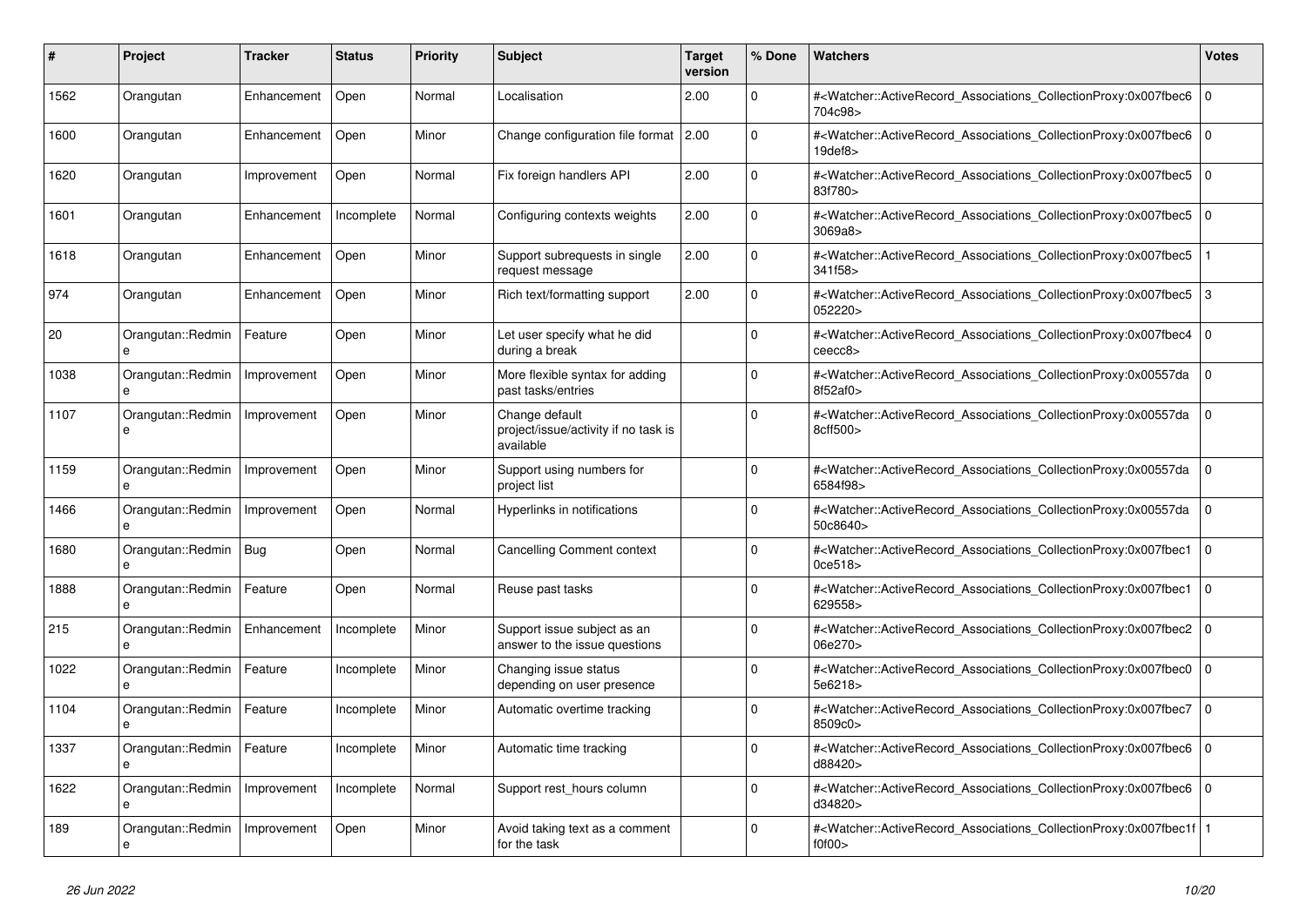| #    | <b>Project</b>                    | <b>Tracker</b> | <b>Status</b> | Priority | <b>Subject</b>                                                                      | <b>Target</b><br>version | % Done   | <b>Watchers</b>                                                                                                                                                         | Votes          |
|------|-----------------------------------|----------------|---------------|----------|-------------------------------------------------------------------------------------|--------------------------|----------|-------------------------------------------------------------------------------------------------------------------------------------------------------------------------|----------------|
| 971  | Orangutan::Redmin<br>$\mathbf{a}$ | Improvement    | Incomplete    | Minor    | Confirm before taking text as a<br>task/entry description                           |                          | $\Omega$ | # <watcher::activerecord associations="" collectionproxy:0x007fbec0<br="">52d218&gt;</watcher::activerecord>                                                            |                |
| 124  | Orangutan::Redmin<br>e            | Feature        | Open          | Minor    | Let users specify what they did<br>during a break by answering on<br>break question |                          | $\Omega$ | # <watcher::activerecord_associations_collectionproxy:0x007fbec7<br>7b1d48&gt;</watcher::activerecord_associations_collectionproxy:0x007fbec7<br>                       | Iз             |
| 230  | Orangutan::Redmin<br>e            | Feature        | Open          | Minor    | Starting task/time entry and new<br>issue at the same time                          |                          | $\Omega$ | # <watcher::activerecord associations="" collectionproxy:0x007fbec1<br="">c6f520&gt;</watcher::activerecord>                                                            | $\overline{3}$ |
| 1029 | Orangutan::Redmin                 | Improvement    | Open          | Minor    | Respect user's Redmine<br>notifications settings                                    | 1.06                     | $\Omega$ | # <watcher::activerecord_associations_collectionproxy:0x007fbec0<br>d0e950&gt;</watcher::activerecord_associations_collectionproxy:0x007fbec0<br>                       | l o            |
| 1040 | Orangutan::Redmin                 | Enhancement    | Open          | Normal   | Support all Redmine notification<br>types                                           | 1.06                     | $\Omega$ | # <watcher::activerecord_associations_collectionproxy:0x007fbec0<br>70ea28&gt;</watcher::activerecord_associations_collectionproxy:0x007fbec0<br>                       | $\overline{0}$ |
| 1604 | Orangutan::Redmin<br>e            | Improvement    | Open          | Normal   | Notify also about other<br>important events on subscribed<br>projects               | 1.06                     | $\Omega$ | # <watcher::activerecord_associations_collectionproxy:0x007fbec0<br>7d4d40&gt;</watcher::activerecord_associations_collectionproxy:0x007fbec0<br>                       | I٥             |
| 1704 | Orangutan::Redmin<br>e            | Enhancement    | Open          | Minor    | Notify about votes                                                                  | 1.06                     | $\Omega$ | # <watcher::activerecord_associations_collectionproxy:0x007fbec1<br>03ae30&gt;</watcher::activerecord_associations_collectionproxy:0x007fbec1<br>                       | $\overline{0}$ |
| 1615 | Orangutan::Redmin<br>e            | Improvement    | Open          | Minor    | Notify assignee when new<br>watcher is added                                        | 1.06                     | $\Omega$ | # <watcher::activerecord 1<br="" associations="" collectionproxy:0x007fbec0f=""  ="">4a728&gt;</watcher::activerecord>                                                  |                |
| 170  | Orangutan::Redmin                 | Feature        | Open          | Minor    | Issue creation                                                                      | 1.06                     | $\Omega$ | # <watcher::activerecord_associations_collectionproxy:0x007fbec7<br>d5b140&gt;</watcher::activerecord_associations_collectionproxy:0x007fbec7<br>                       | $\vert$ 2      |
| 864  | Orangutan::Redmin                 | Enhancement    | Open          | Normal   | Custom issues list format                                                           | 1.07                     | $\Omega$ | # <watcher::activerecord associations="" collectionproxy:0x007fbec0<br="">3f0468&gt;</watcher::activerecord>                                                            | $\overline{0}$ |
| 1076 | Orangutan::Redmin                 | Feature        | Open          | Minor    | Due date setting context                                                            | 1.07                     | $\Omega$ | # <watcher::activerecord associations="" collectionproxy:0x007fbec0<br="">355940&gt;</watcher::activerecord>                                                            | l 0            |
| 1352 | Orangutan::Redmin<br>e            | Feature        | Open          | Minor    | Start date changing                                                                 | 1.07                     | $\Omega$ | # <watcher::activerecord_associations_collectionproxy:0x007fbec0<br>dc4070&gt;</watcher::activerecord_associations_collectionproxy:0x007fbec0<br>                       | l o            |
| 1602 | Orangutan::Redmin<br>e            | Improvement    | Open          | Major    | Textile support                                                                     | 1.07                     | $\Omega$ | # <watcher::activerecord_associations_collectionproxy:0x007fbec2 0<br=""  ="">066ac0</watcher::activerecord_associations_collectionproxy:0x007fbec2>                    |                |
| 1609 | Orangutan::Redmin<br>e            | Improvement    | Open          | Normal   | Use text similarity score when<br>suggesting renaming or<br>replacing               | 1.07                     | U        | # <watcher::activerecord 0<br="" associations="" collectionproxy:0x007fbec7f=""  ="">58998&gt;</watcher::activerecord>                                                  |                |
| 1678 | Orangutan::Redmin                 | Improvement    | Open          | Normal   | Suggest changing issue when<br>default issue is closed                              | 1.07                     | $\Omega$ | # <watcher::activerecord_associations_collectionproxy:0x007fbec1<br>675b10&gt;</watcher::activerecord_associations_collectionproxy:0x007fbec1<br>                       | $\overline{0}$ |
| 181  | Orangutan::Redmin<br>e            | Feature        | Open          | Normal   | Changing issue priority                                                             | 1.07                     | $\Omega$ | # <watcher::activerecord_associations_collectionproxy:0x007fbec0<br>ec5140&gt;</watcher::activerecord_associations_collectionproxy:0x007fbec0<br>                       |                |
| 895  | Orangutan::Redmin<br>e            | Feature        | Open          | Normal   | Changing custom fields and<br>other issue properties                                | 1.07                     | 0        | # <watcher::activerecord_associations_collectionproxy:0x007fbec1<br><math>31</math>cfe<math>0</math></watcher::activerecord_associations_collectionproxy:0x007fbec1<br> |                |
| 184  | Orangutan::Redmin<br>e            | Feature        | Open          | Minor    | Notifying about due date and<br>hours                                               | 1.07                     | $\Omega$ | # <watcher::activerecord associations="" collectionproxy:0x007fbec0<br="">523f88&gt;</watcher::activerecord>                                                            | $\overline{2}$ |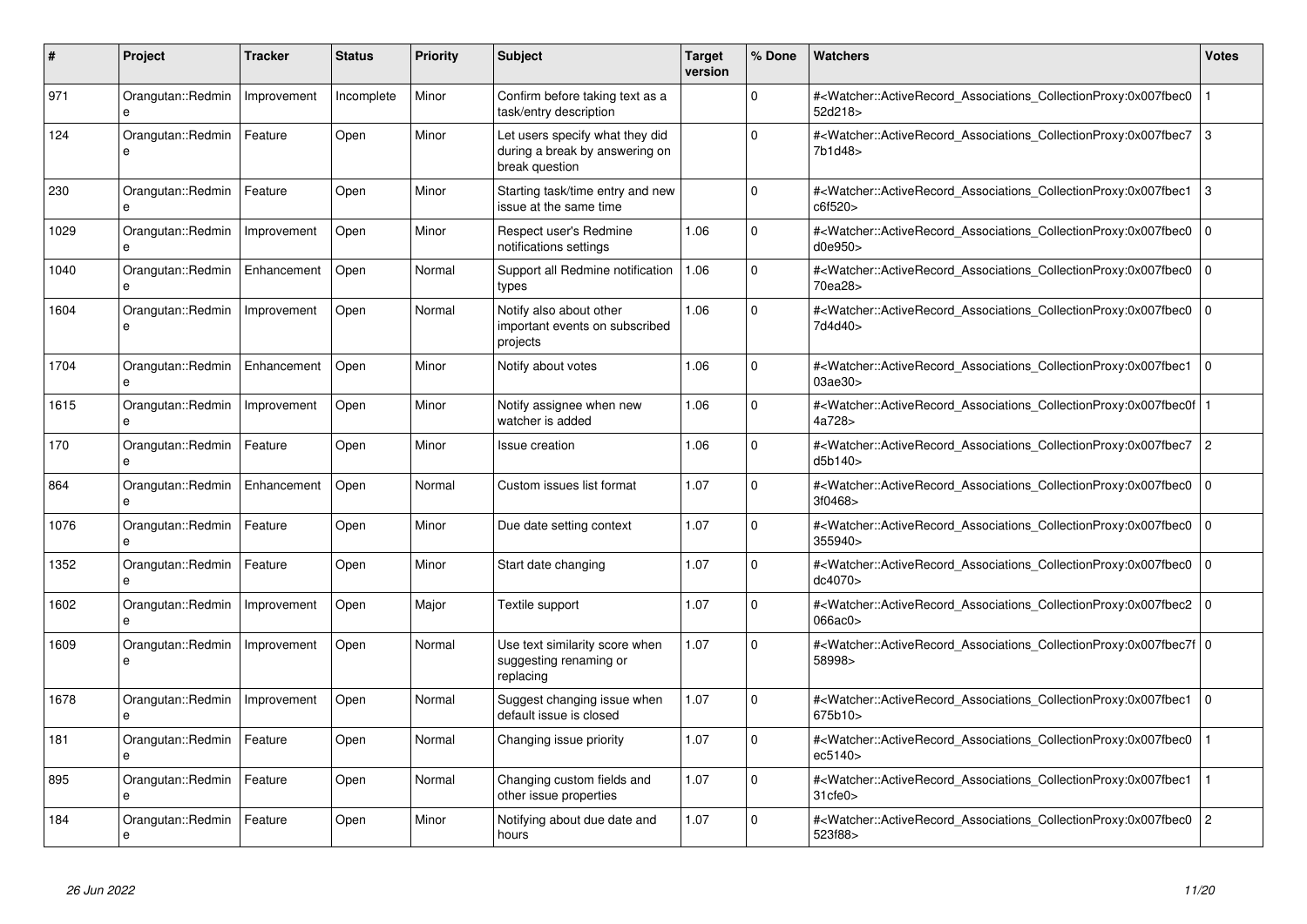| #    | Project                           | Tracker     | <b>Status</b>         | <b>Priority</b> | <b>Subject</b>                                                  | <b>Target</b><br>version | % Done      | <b>Watchers</b>                                                                                                                                          | <b>Votes</b>   |
|------|-----------------------------------|-------------|-----------------------|-----------------|-----------------------------------------------------------------|--------------------------|-------------|----------------------------------------------------------------------------------------------------------------------------------------------------------|----------------|
| 512  | Orangutan::Redmin                 | Improvement | In Progress           | Normal          | Detect lunch time when<br>suggesting tasks                      | 1.07                     | 50          | # <watcher::activerecord_associations_collectionproxy:0x007fbec7f 3<br="">f5900&gt;</watcher::activerecord_associations_collectionproxy:0x007fbec7f>     |                |
| 180  | Orangutan::Redmin<br>e            | Feature     | Open                  | Normal          | Issue status changing                                           | 1.07                     | $\mathbf 0$ | # <watcher::activerecord associations="" collectionproxy:0x007fbec0<br="">12cdf8</watcher::activerecord>                                                 | 3              |
| 973  | Orangutan::Redmin<br>e            | Improvement | Open                  | Minor           | Issue description change<br>notification                        | 1.08                     | $\Omega$    | # <watcher::activerecord_associations_collectionproxy:0x007fbec0<br>27b0d8&gt;</watcher::activerecord_associations_collectionproxy:0x007fbec0<br>        | $\Omega$       |
| 1051 | Orangutan::Redmin<br>$\mathbf{e}$ | Improvement | Open                  | Minor           | Allow applying only some tasks<br>by number from suggested list | 1.08                     | $\Omega$    | # <watcher::activerecord associations="" collectionproxy:0x007fbec1<br="">c0d640&gt;</watcher::activerecord>                                             | l O            |
| 1083 | Orangutan::Redmin                 | Feature     | Open                  | Minor           | Help context(s) for Redmine text   1.08<br>formatting syntax    |                          | $\Omega$    | # <watcher::activerecord_associations_collectionproxy:0x007fbec1<br>72b708&gt;</watcher::activerecord_associations_collectionproxy:0x007fbec1<br>        | $\Omega$       |
| 1596 | Orangutan::Redmin<br>$\mathbf{a}$ | Enhancement | Open                  | Minor           | PostgreSQL                                                      | 1.08                     | $\Omega$    | # <watcher::activerecord_associations_collectionproxy:0x007fbec1<br>118460&gt;</watcher::activerecord_associations_collectionproxy:0x007fbec1<br>        | $\overline{0}$ |
| 1597 | Orangutan::Redmin                 | Improvement | Open                  | Normal          | Support Redmine 1.1.0 "No<br>events"                            | 1.08                     | $\Omega$    | # <watcher::activerecord associations="" collectionproxy:0x007fbec1<br="">b7d1d0</watcher::activerecord>                                                 | $\Omega$       |
| 1613 | Orangutan::Redmin                 | <b>Bug</b>  | Open                  | Normal          | Guarantee that a notification will   1.08<br>come to end user   |                          | $\Omega$    | # <watcher::activerecord_associations_collectionproxy:0x007fbec0<br>ac86c8</watcher::activerecord_associations_collectionproxy:0x007fbec0<br>            |                |
| 1616 | Orangutan::Redmin<br>$\mathbf{a}$ | Enhancement | Open                  | Normal          | Redmine notification for<br>changes made in Orangutan           | 1.08                     | $\Omega$    | # <watcher::activerecord_associations_collectionproxy:0x007fbec1<br>99c050&gt;</watcher::activerecord_associations_collectionproxy:0x007fbec1<br>        |                |
| 969  | Orangutan::Redmin<br>e            | Feature     | Open                  | Minor           | Editing comments                                                | 1.08                     | $\Omega$    | # <watcher::activerecord associations="" collectionproxy:0x007fbec7<br="">207eb0&gt;</watcher::activerecord>                                             | l 2            |
| 1985 | <b>Project Alias</b>              | Patch       | Deferred              | Normal          | Redmine.pm for Git supporting<br>project-aliases                |                          | $\Omega$    | # <watcher::activerecord_associations_collectionproxy:0x007fbec6<br>d9cec0</watcher::activerecord_associations_collectionproxy:0x007fbec6<br>            | $\overline{0}$ |
| 2378 | Project Alias                     | Bug         | In Progress           | Major           | Compatibility to Redmine 3.0.1                                  | 0.1.1                    | 100         | # <watcher::activerecord associations="" collectionproxy:0x007fbec7<br="">028f40&gt;</watcher::activerecord>                                             | $\overline{0}$ |
| 2341 | <b>Project Alias</b>              | Patch       | Under<br>Verification | Normal          | Underscore support for<br>Redmine                               | 0.1.1                    | $\Omega$    | # <watcher::activerecord associations="" collectionproxy:0x007fbec7<br="">38cd58&gt;</watcher::activerecord>                                             | l 0            |
| 2219 | <b>Project Sections</b>           | Feature     | Open                  | Normal          | Wiki rule for section                                           |                          | $\Omega$    | # <watcher::activerecord_associations_collectionproxy:0x007fbec7<br>253ec8&gt;</watcher::activerecord_associations_collectionproxy:0x007fbec7<br>        | $\overline{0}$ |
| 2401 | <b>Project Sections</b>           | Improvement | Open                  | Normal          | Section support for Extended<br>Fields                          |                          | $\Omega$    | # <watcher::activerecord associations="" collectionproxy:0x007fbec7<br="">11a660&gt;</watcher::activerecord>                                             | l O            |
| 2214 | <b>Project Sections</b>           | Feature     | Incomplete            | Normal          | Featured and disregarded<br>projects                            |                          | $\Omega$    | # <watcher::activerecord_associations_collectionproxy:0x007fbec6 0<br=""  ="">e93298&gt;</watcher::activerecord_associations_collectionproxy:0x007fbec6> |                |
| 2315 | <b>Project Sections</b>           | Feature     | Incomplete            | Normal          | Allow Projects to Appear in<br><b>Multiple Sections</b>         |                          | $\Omega$    | # <watcher::activerecord_associations_collectionproxy:0x007fbec6 0<br=""  ="">b2dbd0&gt;</watcher::activerecord_associations_collectionproxy:0x007fbec6> |                |
| 2346 | <b>Project Sections</b>           | Bug         | Incomplete            | Normal          | Project list shifts when there are<br>more text in sidebar      |                          | $\mathbf 0$ | # <watcher::activerecord 0<br="" associations="" collectionproxy:0x007fbec6=""  ="">99e0f8&gt;</watcher::activerecord>                                   |                |
| 2441 | <b>Project Sections</b>           | Improvement | Incomplete            | Minor           | Option to collapse section                                      |                          | $\Omega$    | # <watcher::activerecord associations="" collectionproxy:0x007fbec6<br="">7c2180&gt;</watcher::activerecord>                                             | l o            |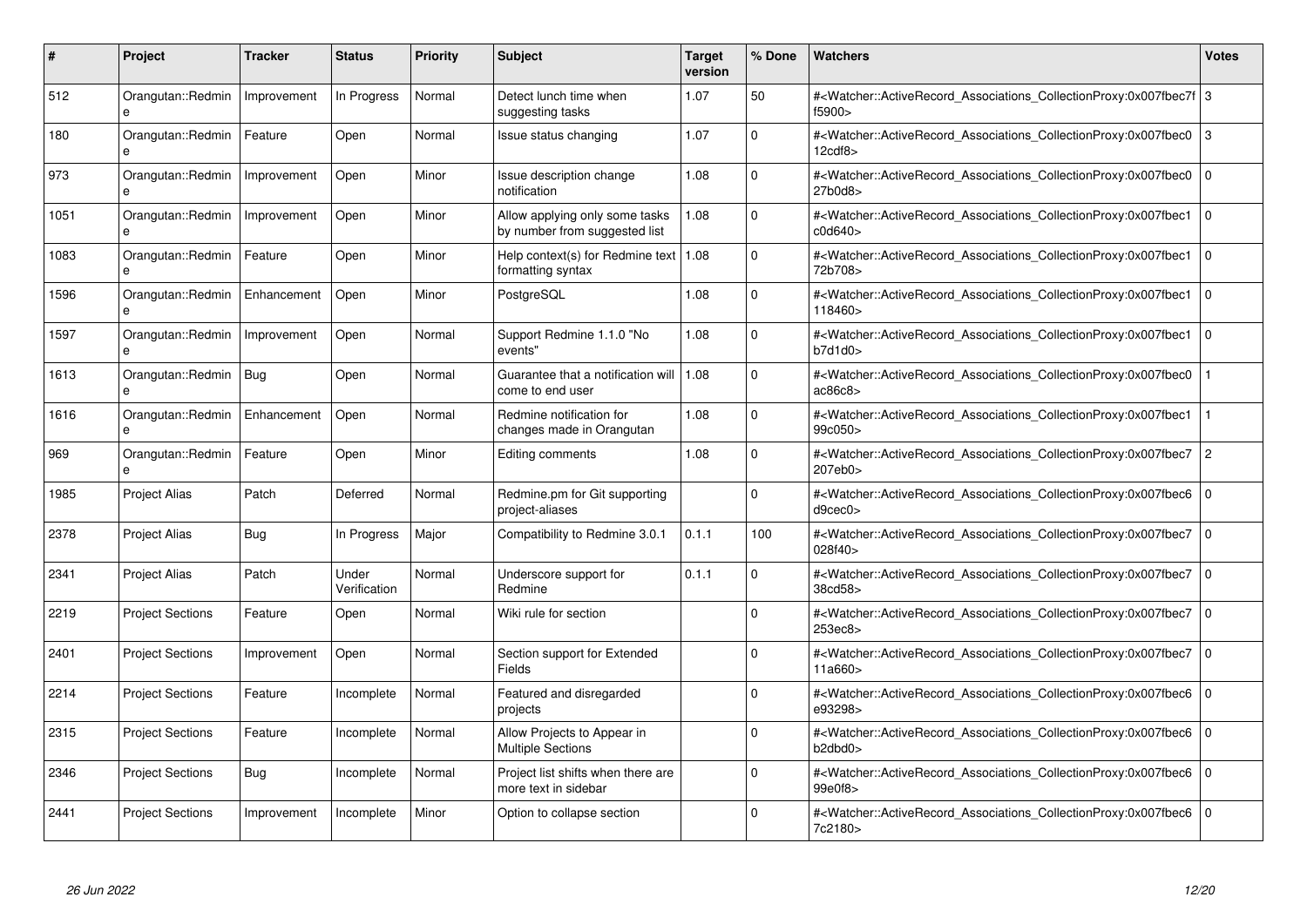| #    | Project                 | <b>Tracker</b> | <b>Status</b> | <b>Priority</b> | <b>Subject</b>                                   | <b>Target</b><br>version | % Done      | <b>Watchers</b>                                                                                                                                                               | <b>Votes</b> |
|------|-------------------------|----------------|---------------|-----------------|--------------------------------------------------|--------------------------|-------------|-------------------------------------------------------------------------------------------------------------------------------------------------------------------------------|--------------|
| 2327 | <b>Project Settings</b> | Bug            | New           | Normal          | visual styles of sections are not<br>applied     |                          | $\Omega$    | # <watcher::activerecord associations="" collectionproxy:0x007fbec6<br="">457798&gt;</watcher::activerecord>                                                                  | $\mathbf 0$  |
| 2131 | <b>Project Settings</b> | Feature        | In Progress   | Normal          | Redmine 2 / Rails 3<br>compatibility             |                          | 80          | # <watcher::activerecord 2<br="" associations="" collectionproxy:0x007fbec4f="">6bc08</watcher::activerecord>                                                                 |              |
| 2080 | Projects                | Enhancement    | <b>New</b>    | Normal          | <b>Turkish translation</b>                       |                          | $\Omega$    | # <watcher::activerecord_associations_collectionproxy:0x007fbec5<br>2d9d90&gt;</watcher::activerecord_associations_collectionproxy:0x007fbec5<br>                             | $\Omega$     |
| 2399 | Projects                | Support        | <b>New</b>    | Normal          | ChiliProject cleanup                             |                          | $\Omega$    | # <watcher::activerecord_associations_collectionproxy:0x007fbec5 0<br=""><math>3</math>dbf68<math>&gt;</math></watcher::activerecord_associations_collectionproxy:0x007fbec5> |              |
| 2400 | Projects                | Support        | New           | Normal          | Redmine $<$ 3.x clean up                         |                          | $\Omega$    | # <watcher::activerecord_associations_collectionproxy:0x007fbec5  <br="">1bde70</watcher::activerecord_associations_collectionproxy:0x007fbec5>                               | $\mathbf 0$  |
| 1989 | Projects                | <b>Bug</b>     | In Progress   | Normal          | Кирилиця в рекламі                               |                          | 90          | # <watcher::activerecord_associations_collectionproxy:0x007fbec4f 0<br=""  ="">3b620&gt;</watcher::activerecord_associations_collectionproxy:0x007fbec4f>                     |              |
| 1747 | Projects                | Feature        | Open          | Major           | Some kind of site usage plugin                   |                          | $\Omega$    | # <watcher::activerecord associations="" collectionproxy:0x00557da<br="">91b75c0&gt;</watcher::activerecord>                                                                  | $\mathbf 0$  |
| 1783 | Projects                | <b>Bug</b>     | Open          | Normal          | Weird logouts                                    |                          | $\Omega$    | # <watcher::activerecord_associations_collectionproxy:0x00557da<br>8e54388&gt;</watcher::activerecord_associations_collectionproxy:0x00557da<br>                              | $\Omega$     |
| 2416 | Projects                | Feature        | <b>New</b>    | Normal          | <b>Starred issues</b>                            |                          | $\Omega$    | # <watcher::activerecord associations="" collectionproxy:0x00557da<br="">5d33060&gt;</watcher::activerecord>                                                                  | $\Omega$     |
| 1790 | Projects                | Feature        | Open          | Normal          | Rotate logs                                      |                          | $\Omega$    | # <watcher::activerecord associations="" collectionproxy:0x00557da<br="">56e61d0&gt;</watcher::activerecord>                                                                  | $\mathbf 0$  |
| 1799 | Projects                | Bug            | Open          | Normal          | Thumbnail overflows issues on<br>overview page   |                          | $\Omega$    | # <watcher::activerecord_associations_collectionproxy:0x00557da<br>56b5e18&gt;</watcher::activerecord_associations_collectionproxy:0x00557da<br>                              | $\Omega$     |
| 1891 | Projects                | Improvement    | Open          | Normal          | Add BASH & Perl CodeRay<br>scanners              |                          | $\Omega$    | # <watcher::activerecord associations="" collectionproxy:0x007fbec1<br="">eeda90&gt;</watcher::activerecord>                                                                  | $\Omega$     |
| 1910 | Projects                | Support        | Open          | Major           | Users verification                               |                          | $\Omega$    | # <watcher::activerecord 0<br="" associations="" collectionproxy:0x007fbec7f=""  ="">09938&gt;</watcher::activerecord>                                                        |              |
| 2431 | Projects                | Improvement    | <b>New</b>    | Normal          | Fix location of known hosts for<br>www-data      |                          | $\Omega$    | # <watcher::activerecord_associations_collectionproxy:0x007fbec1<br>e362c8&gt;</watcher::activerecord_associations_collectionproxy:0x007fbec1<br>                             | $\Omega$     |
| 2036 | Projects                | Enhancement    | Open          | Minor           | Global news                                      |                          | $\Omega$    | # <watcher::activerecord associations="" collectionproxy:0x007fbec0<br="">e348e8&gt;</watcher::activerecord>                                                                  | $\mathbf 0$  |
| 2037 | Projects                | Improvement    | Open          | Minor           | Completeness bars on start<br>page               |                          | $\Omega$    | # <watcher::activerecord_associations_collectionproxy:0x007fbec1<br>8547d8&gt;</watcher::activerecord_associations_collectionproxy:0x007fbec1<br>                             | $\mathbf 0$  |
| 2108 | Projects                | <b>Bug</b>     | Open          | Normal          | Weird export "button"                            |                          | $\Omega$    | # <watcher::activerecord_associations_collectionproxy:0x007fbec1<br>bee420&gt;</watcher::activerecord_associations_collectionproxy:0x007fbec1<br>                             | $\Omega$     |
| 1804 | Projects                | Feature        | Incomplete    | Insignificant   | Arrows (or similar solution) for<br>project menu |                          | $\mathbf 0$ | # <watcher::activerecord associations="" collectionproxy:0x007fbec6<br="">d8a1d0</watcher::activerecord>                                                                      | $\mathbf 0$  |
| 1716 | Projects                | Feature        | In Progress   | Normal          | Orangutan video/chat demo                        |                          | 10          | # <watcher::activerecord associations="" collectionproxy:0x007fbec6=""  <br="">d35bd0</watcher::activerecord>                                                                 | $\mathbf 0$  |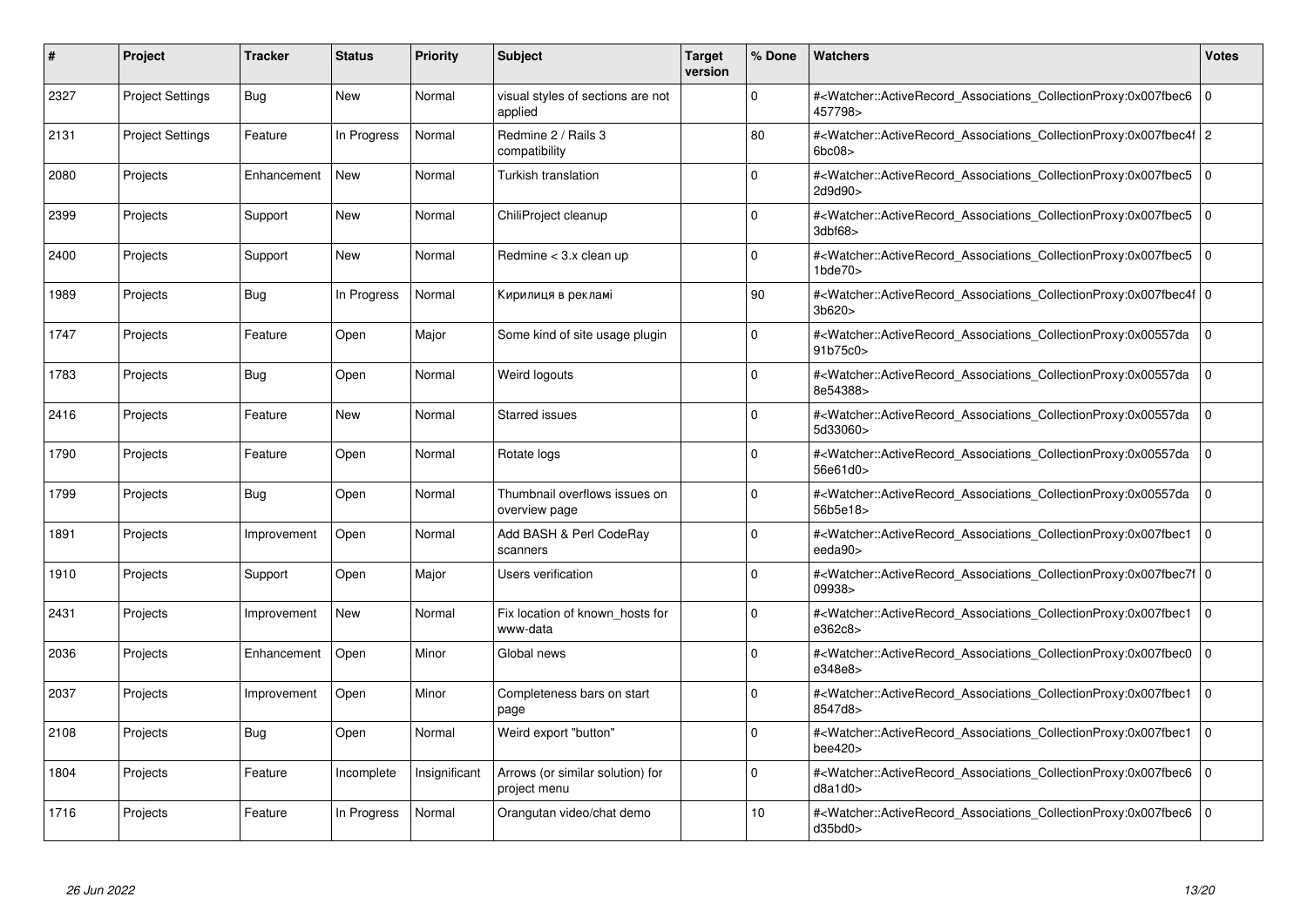| #    | Project  | <b>Tracker</b> | <b>Status</b> | <b>Priority</b> | <b>Subject</b>                              | <b>Target</b><br>version | % Done      | <b>Watchers</b>                                                                                                                                           | <b>Votes</b> |
|------|----------|----------------|---------------|-----------------|---------------------------------------------|--------------------------|-------------|-----------------------------------------------------------------------------------------------------------------------------------------------------------|--------------|
| 2106 | Projects | Improvement    | Incomplete    | Minor           | Gravatar upload                             |                          | $\Omega$    | # <watcher::activerecord associations="" collectionproxy:0x007fbec1<br="">2cd788&gt;</watcher::activerecord>                                              | $\mathbf 0$  |
| 1868 | Projects | Feature        | Reopened      | Minor           | Author in Google search results             |                          | 80          | # <watcher::activerecord associations="" collectionproxy:0x007fbec1<br="">160440&gt;</watcher::activerecord>                                              | $\mathbf 0$  |
| 1796 | Projects | Feature        | Open          | Normal          | <b>Translations helper</b>                  |                          | $\Omega$    | # <watcher::activerecord_associations_collectionproxy:0x007fbec1<br>9d38c0&gt;</watcher::activerecord_associations_collectionproxy:0x007fbec1<br>         | $\Omega$     |
| 1829 | Projects | Feature        | Open          | Normal          | A project generator from<br>templates       |                          | $\Omega$    | # <watcher::activerecord_associations_collectionproxy:0x007fbec0 0<br="">4a1470&gt;</watcher::activerecord_associations_collectionproxy:0x007fbec0>       |              |
| 1837 | Projects | Feature        | Open          | Insignificant   | Andriy is now working on                    |                          | $\Omega$    | # <watcher::activerecord_associations_collectionproxy:0x007fbec1<br>5d04d0&gt;</watcher::activerecord_associations_collectionproxy:0x007fbec1<br>         | $\mathbf 0$  |
| 1853 | Projects | Support        | Open          | Normal          | Customizer                                  |                          | $\Omega$    | # <watcher::activerecord_associations_collectionproxy:0x007fbec7<br>ef6450&gt;</watcher::activerecord_associations_collectionproxy:0x007fbec7<br>         | $\Omega$     |
| 1948 | Projects | Feature        | Open          | Minor           | Testimonials / Used by                      |                          | $\Omega$    | # <watcher::activerecord associations="" collectionproxy:0x007fbec0<br="">ed3588&gt;</watcher::activerecord>                                              | $\mathbf 0$  |
| 1963 | Projects | Feature        | Open          | Minor           | Issues/messages count                       |                          | $\Omega$    | # <watcher::activerecord_associations_collectionproxy:0x007fbec0<br>918a58&gt;</watcher::activerecord_associations_collectionproxy:0x007fbec0<br>         | $\mathbf 0$  |
| 1969 | Projects | Improvement    | Open          | Normal          | Vote plugin                                 |                          | $\Omega$    | # <watcher::activerecord associations="" collectionproxy:0x007fbec7<br="">eaab68&gt;</watcher::activerecord>                                              | $\mathbf 0$  |
| 2031 | Projects | Improvement    | Open          | Minor           | News sidebar                                |                          | $\Omega$    | # <watcher::activerecord associations="" collectionproxy:0x007fbec0<br="">23df30&gt;</watcher::activerecord>                                              | $\mathbf 0$  |
| 2032 | Projects | Improvement    | Open          | Minor           | Quick way to submit Orangutan<br>omission   |                          | $\Omega$    | # <watcher::activerecord_associations_collectionproxy:0x007fbec0f 0<br=""  ="">74f50&gt;</watcher::activerecord_associations_collectionproxy:0x007fbec0f> |              |
| 2157 | Projects | Feature        | Open          | Normal          | Short activity messages                     |                          | $\Omega$    | # <watcher::activerecord_associations_collectionproxy:0x007fbec7 0<br=""  ="">749a18&gt;</watcher::activerecord_associations_collectionproxy:0x007fbec7>  |              |
| 2406 | Projects | Feature        | Open          | Minor           | List of forks for projects                  |                          | $\Omega$    | # <watcher::activerecord associations="" collectionproxy:0x007fbec1<br=""><math>b</math>fd<math>b</math>f<math>0</math></watcher::activerecord>           | $\mathbf 0$  |
| 1831 | Projects | Feature        | Incomplete    | Minor           | Automatically include mail<br>conversations |                          | $\Omega$    | # <watcher::activerecord_associations_collectionproxy:0x007fbec0f 0<br=""  ="">24ff0</watcher::activerecord_associations_collectionproxy:0x007fbec0f>     |              |
| 1867 | Projects | Feature        | Incomplete    | Minor           | Textile draft                               |                          | $\Omega$    | # <watcher::activerecord associations="" collectionproxy:0x007fbec1<br="">55de08&gt;</watcher::activerecord>                                              | $\mathbf 0$  |
| 1987 | Projects | Feature        | Incomplete    | Normal          | Attachment resize                           |                          | $\Omega$    | # <watcher::activerecord_associations_collectionproxy:0x007fbec1<br>2866d0&gt;</watcher::activerecord_associations_collectionproxy:0x007fbec1<br>         | $\mathbf 0$  |
| 2021 | Projects | Improvement    | Incomplete    | Major           | Spam protect                                |                          | $\Omega$    | # <watcher::activerecord_associations_collectionproxy:0x007fbec0  <br="">424fd8&gt;</watcher::activerecord_associations_collectionproxy:0x007fbec0>       | $\mathbf 0$  |
| 2086 | Projects | Improvement    | Incomplete    | Minor           | Latest stable version                       |                          | $\mathbf 0$ | # <watcher::activerecord 0<br="" associations="" collectionproxy:0x007fbec0f=""  ="">e6ba0</watcher::activerecord>                                        |              |
| 2179 | Projects | Feature        | Incomplete    | Normal          | Pingbacks and trackbacks                    |                          | $\Omega$    | # <watcher::activerecord associations="" collectionproxy:0x007fbec1<br="">be8598&gt;</watcher::activerecord>                                              | $\Omega$     |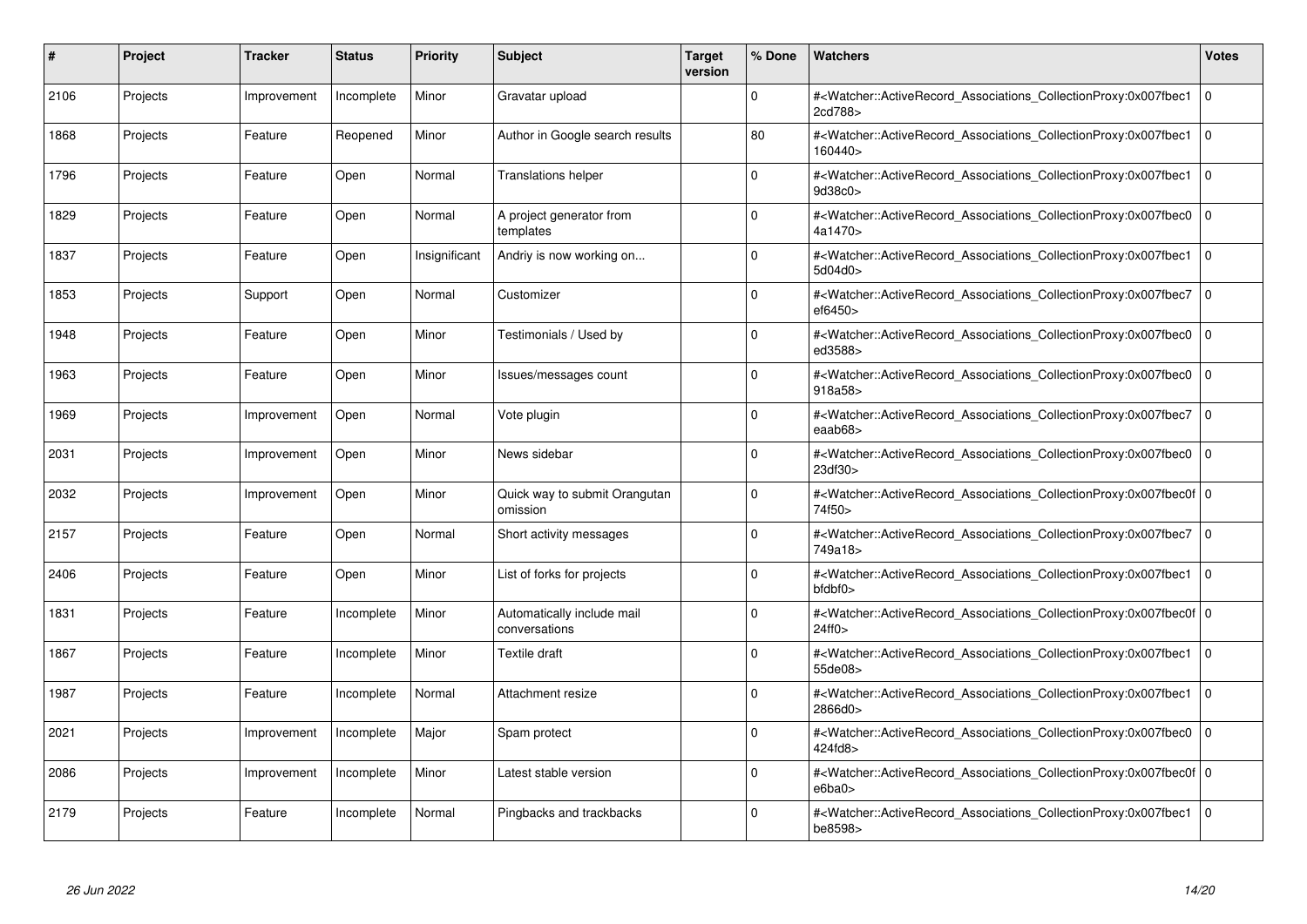| #    | Project           | <b>Tracker</b> | <b>Status</b> | <b>Priority</b> | <b>Subject</b>                                            | <b>Target</b><br>version | % Done      | <b>Watchers</b>                                                                                                                                           | <b>Votes</b> |
|------|-------------------|----------------|---------------|-----------------|-----------------------------------------------------------|--------------------------|-------------|-----------------------------------------------------------------------------------------------------------------------------------------------------------|--------------|
| 1990 | Projects          | Improvement    | Incomplete    | Minor           | anti notificatin spam - fine<br>grained mail distribution |                          | $\Omega$    | # <watcher::activerecord associations="" collectionproxy:0x007fbec1<br="">23cb70&gt;</watcher::activerecord>                                              |              |
| 2151 | Red-Andy          | Bug            | Deferred      | Normal          | Conflict with sidebar hide plugin                         |                          | 30          | # <watcher::activerecord 0<br="" associations="" collectionproxy:0x007fbec0=""  ="">79a690&gt;</watcher::activerecord>                                    |              |
| 2373 | Red-Andy          | Feature        | Open          | Normal          | Replacement for Georgia?                                  |                          | $\Omega$    | # <watcher::activerecord_associations_collectionproxy:0x007fbec0f 0<br=""  ="">dd208&gt;</watcher::activerecord_associations_collectionproxy:0x007fbec0f> |              |
| 1915 | Red-Andy          | Feature        | Incomplete    | Normal          | TOC items box should move as<br>we click on the item      |                          | $\Omega$    | # <watcher::activerecord_associations_collectionproxy:0x007fbec1 0<br="">2ec570&gt;</watcher::activerecord_associations_collectionproxy:0x007fbec1>       |              |
| 2414 | Red-Andy          | Feature        | Incomplete    | Minor           | Break long application.css into<br>sections?              |                          | $\Omega$    | # <watcher::activerecord_associations_collectionproxy:0x007fbec7  <br="">c20050&gt;</watcher::activerecord_associations_collectionproxy:0x007fbec7>       | $\mathbf 0$  |
| 1725 | Red-Andy          | Feature        | Deferred      | Normal          | Stick footer to the bottom of a<br>page                   |                          | 50          | # <watcher::activerecord_associations_collectionproxy:0x007fbec0<br>0b1ea0&gt;</watcher::activerecord_associations_collectionproxy:0x007fbec0<br>         |              |
| 2439 | Red-Andy          | Support        | In Progress   | Normal          | Text color in add menu $(+)$ is too   1.10<br>dark        |                          | 90          | # <watcher::activerecord associations="" collectionproxy:0x007fbec1<br="">85c208&gt;</watcher::activerecord>                                              | $\mathbf 0$  |
| 2289 | <b>RedPress</b>   | <b>Bug</b>     | New           | Normal          | Hide moved news from the<br>project overview page         |                          | $\Omega$    | # <watcher::activerecord_associations_collectionproxy:0x007fbec1<br>729d90&gt;</watcher::activerecord_associations_collectionproxy:0x007fbec1<br>         | $\mathbf 0$  |
| 2321 | <b>RedPress</b>   | <b>Bug</b>     | Open          | Normal          | Users are still able to register in<br>WordPress          |                          | $\Omega$    | # <watcher::activerecord associations="" collectionproxy:0x007fbec0<br="">052450&gt;</watcher::activerecord>                                              | $\mathbf 0$  |
| 2246 | <b>RedPress</b>   | Feature        | Open          | Normal          | Wiki syntax for blog posts                                |                          | $\Omega$    | # <watcher::activerecord associations="" collectionproxy:0x007fbec1<br="">d85360&gt;</watcher::activerecord>                                              | $\mathbf 0$  |
| 2247 | <b>RedPress</b>   | Improvement    | Open          | Normal          | Redirect back after logout                                |                          | $\Omega$    | # <watcher::activerecord_associations_collectionproxy:0x007fbec0<br>50d4b8&gt;</watcher::activerecord_associations_collectionproxy:0x007fbec0<br>         | $\Omega$     |
| 2248 | <b>RedPress</b>   | Feature        | Open          | Normal          | Latest blog posts in Redmine                              |                          | $\Omega$    | # <watcher::activerecord associations="" collectionproxy:0x007fbec0<br="">0ff3a8</watcher::activerecord>                                                  | $\mathbf 0$  |
| 2404 | <b>RedPress</b>   | <b>Bug</b>     | Incomplete    | Normal          | Redmine now requires POST<br>for logout                   |                          | $\Omega$    | # <watcher::activerecord associations="" collectionproxy:0x007fbec7<br="">29cda8</watcher::activerecord>                                                  | $\mathbf 0$  |
| 2243 | RedWord           | Improvement    | <b>New</b>    | Normal          | Show unapproved comments<br>for admins                    |                          | $\Omega$    | # <watcher::activerecord_associations_collectionproxy:0x007fbec7<br>041d60&gt;</watcher::activerecord_associations_collectionproxy:0x007fbec7<br>         | $\Omega$     |
| 2298 | RedWord           | Support        | In Progress   | Normal          | Theme review by WordPress<br>reviewers                    |                          | 10          | # <watcher::activerecord associations="" collectionproxy:0x007fbec6=""  <br="">c150c0</watcher::activerecord>                                             | $\mathbf 0$  |
| 2245 | RedWord           | Improvement    | Open          | Normal          | Hellip in project titles                                  |                          | $\Omega$    | # <watcher::activerecord_associations_collectionproxy:0x007fbec6  <br="">aa8728&gt;</watcher::activerecord_associations_collectionproxy:0x007fbec6>       | $\mathbf 0$  |
| 2368 | RedWord           | <b>Bug</b>     | Open          | Minor           | Next and prev links for<br>multi-page articles            |                          | $\Omega$    | # <watcher::activerecord_associations_collectionproxy:0x007fbec7<br>319e20&gt;</watcher::activerecord_associations_collectionproxy:0x007fbec7<br>         | $\mathbf 0$  |
| 1982 | <b>Role Shift</b> | Feature        | Open          | Major           | Redmine.pm patch wanted                                   |                          | $\mathbf 0$ | # <watcher::activerecord associations="" collectionproxy:0x007fbec7<br="">1f2e70&gt;</watcher::activerecord>                                              | $\mathbf 0$  |
| 1983 | Role Shift        | Feature        | Open          | Major           | Default shifts                                            |                          | $\Omega$    | # <watcher::activerecord associations="" collectionproxy:0x007fbec7<br="">0c7640&gt;</watcher::activerecord>                                              | $\mathbf 0$  |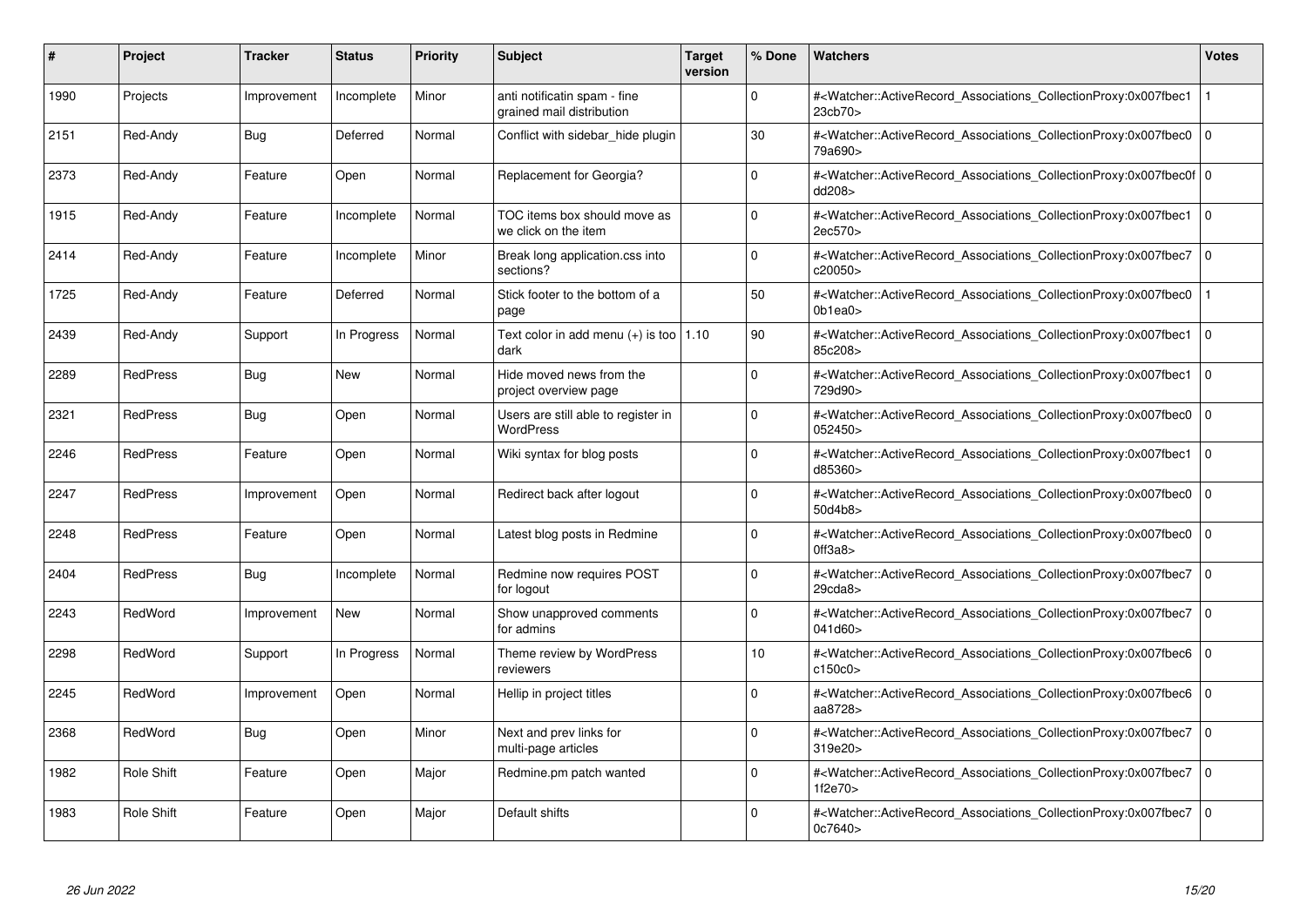| #    | Project                           | <b>Tracker</b> | <b>Status</b> | <b>Priority</b> | <b>Subject</b>                                                                                                           | <b>Target</b><br>version | % Done   | <b>Watchers</b>                                                                                                                                   | <b>Votes</b> |
|------|-----------------------------------|----------------|---------------|-----------------|--------------------------------------------------------------------------------------------------------------------------|--------------------------|----------|---------------------------------------------------------------------------------------------------------------------------------------------------|--------------|
| 2013 | Role Shift                        | Feature        | Incomplete    | Minor           | Resource shifts                                                                                                          |                          | $\Omega$ | # <watcher::activerecord_associations_collectionproxy:0x007fbec6<br>d2ca30&gt;</watcher::activerecord_associations_collectionproxy:0x007fbec6<br> | $\mathbf 0$  |
| 2184 | Role Shift                        | Support        | Incomplete    | Normal          | Issue visibilitv                                                                                                         |                          | 0        | # <watcher::activerecord associations="" collectionproxy:0x007fbec6<br="">b272f8&gt;</watcher::activerecord>                                      | $\Omega$     |
| 2190 | Role Shift                        | Bug            | Incomplete    | Normal          | Unfortunately installation fails                                                                                         |                          | 0        | # <watcher::activerecord associations="" collectionproxy:0x007fbec6<br="">9ac4c8&gt;</watcher::activerecord>                                      | $\mathbf 0$  |
| 2356 | <b>SCM Creator</b><br>$(+Github)$ | Bug            | New           | Normal          | Repositories not removed from<br>file system                                                                             |                          | $\Omega$ | # <watcher::activerecord associations="" collectionproxy:0x007fbec6<br="">80d6a8&gt;</watcher::activerecord>                                      | $\mathbf 0$  |
| 2389 | <b>SCM Creator</b><br>(+Github)   | Feature        | New           | Normal          | Reporter, non members and<br>anonymous have too much<br>access by default                                                |                          | $\Omega$ | # <watcher::activerecord associations="" collectionproxy:0x007fbec6<br="">53ef58&gt;</watcher::activerecord>                                      | $\Omega$     |
| 2420 | <b>SCM Creator</b><br>(+Github)   | Bug            | New           | Normal          | Creating a Github repository<br>fails                                                                                    |                          | $\Omega$ | # <watcher::activerecord associations="" collectionproxy:0x007fbec5<br="">9ee090&gt;</watcher::activerecord>                                      | $\mathbf 0$  |
| 2421 | <b>SCM Creator</b><br>(+Github)   | Bug            | <b>New</b>    | Normal          | The access to Git is based on<br>projects identifier.                                                                    |                          | $\Omega$ | # <watcher::activerecord associations="" collectionproxy:0x007fbec5<br="">21a828&gt;</watcher::activerecord>                                      | $\Omega$     |
| 2446 | <b>SCM Creator</b><br>$(+Github)$ | Patch          | <b>New</b>    | Normal          | Supports redmine 3.4                                                                                                     |                          | 0        | # <watcher::activerecord associations="" collectionproxy:0x007fbec5<br="">3b75a0</watcher::activerecord>                                          | $\mathbf 0$  |
| 1878 | <b>SCM Creator</b><br>$(+Github)$ | Support        | Deferred      | Normal          | Don't create bare GIt repository                                                                                         |                          | $\Omega$ | # <watcher::activerecord_associations_collectionproxy:0x007fbec5<br>142720&gt;</watcher::activerecord_associations_collectionproxy:0x007fbec5<br> | $\mathbf 0$  |
| 2278 | <b>SCM Creator</b><br>(+Github)   | Patch          | Deferred      | Normal          | Disable "Save repository" button<br>on new repositories                                                                  |                          | $\Omega$ | # <watcher::activerecord_associations_collectionproxy:0x007fbec4<br>dd72e8&gt;</watcher::activerecord_associations_collectionproxy:0x007fbec4<br> | $\Omega$     |
| 1763 | <b>SCM Creator</b><br>(+Github)   | Bug            | Open          | Normal          | 'Create repository" button<br>hiding is too restrictive                                                                  |                          | $\Omega$ | # <watcher::activerecord associations="" collectionproxy:0x00557da<br="">8fa9260&gt;</watcher::activerecord>                                      | $\Omega$     |
| 1858 | <b>SCM Creator</b><br>(+Github)   | Feature        | Open          | Normal          | New Wiki/Textile macro                                                                                                   |                          | $\Omega$ | # <watcher::activerecord associations="" collectionproxy:0x00557da<br="">8d573e0&gt;</watcher::activerecord>                                      | $\Omega$     |
| 2105 | <b>SCM Creator</b><br>(+Github)   | Feature        | Open          | Normal          | Integrate with existing scm<br>system                                                                                    |                          | $\Omega$ | # <watcher::activerecord_associations_collectionproxy:0x00557da<br>5a2e658&gt;</watcher::activerecord_associations_collectionproxy:0x00557da<br>  | $\mathbf 0$  |
| 2111 | <b>SCM Creator</b><br>(+Github)   | Support        | Open          | Normal          | 'Adding local repositories was<br>denied by the administrator"<br>message given when creating<br>SVN or Git repositories |                          | 0        | # <watcher::activerecord associations="" collectionproxy:0x00557da<br="">56a18f0&gt;</watcher::activerecord>                                      | $\mathbf 0$  |
| 2291 | <b>SCM Creator</b><br>(+Github)   | Feature        | Open          | Normal          | Creator interface needs to be<br>simplified                                                                              |                          | $\Omega$ | # <watcher::activerecord associations="" collectionproxy:0x007fbec0<br="">00ff60&gt;</watcher::activerecord>                                      | $\Omega$     |
| 1757 | <b>SCM Creator</b><br>(+Github)   | Feature        | Incomplete    | Insignificant   | Allow subdirectories                                                                                                     |                          | $\Omega$ | # <watcher::activerecord associations="" collectionproxy:0x007fbec1<br="">a23898&gt;</watcher::activerecord>                                      | $\Omega$     |
| 2239 | <b>SCM Creator</b><br>(+Github)   | <b>Bug</b>     | Incomplete    | Normal          | No default identifer                                                                                                     |                          | $\Omega$ | # <watcher::activerecord associations="" collectionproxy:0x007fbec0<br="">351638&gt;</watcher::activerecord>                                      | $\Omega$     |
| 2286 | <b>SCM Creator</b><br>$(+Github)$ | Feature        | Incomplete    | Normal          | Add configuration option for<br>default encoding                                                                         |                          | $\Omega$ | # <watcher::activerecord_associations_collectionproxy:0x007fbec0<br>b91758&gt;</watcher::activerecord_associations_collectionproxy:0x007fbec0<br> | $\Omega$     |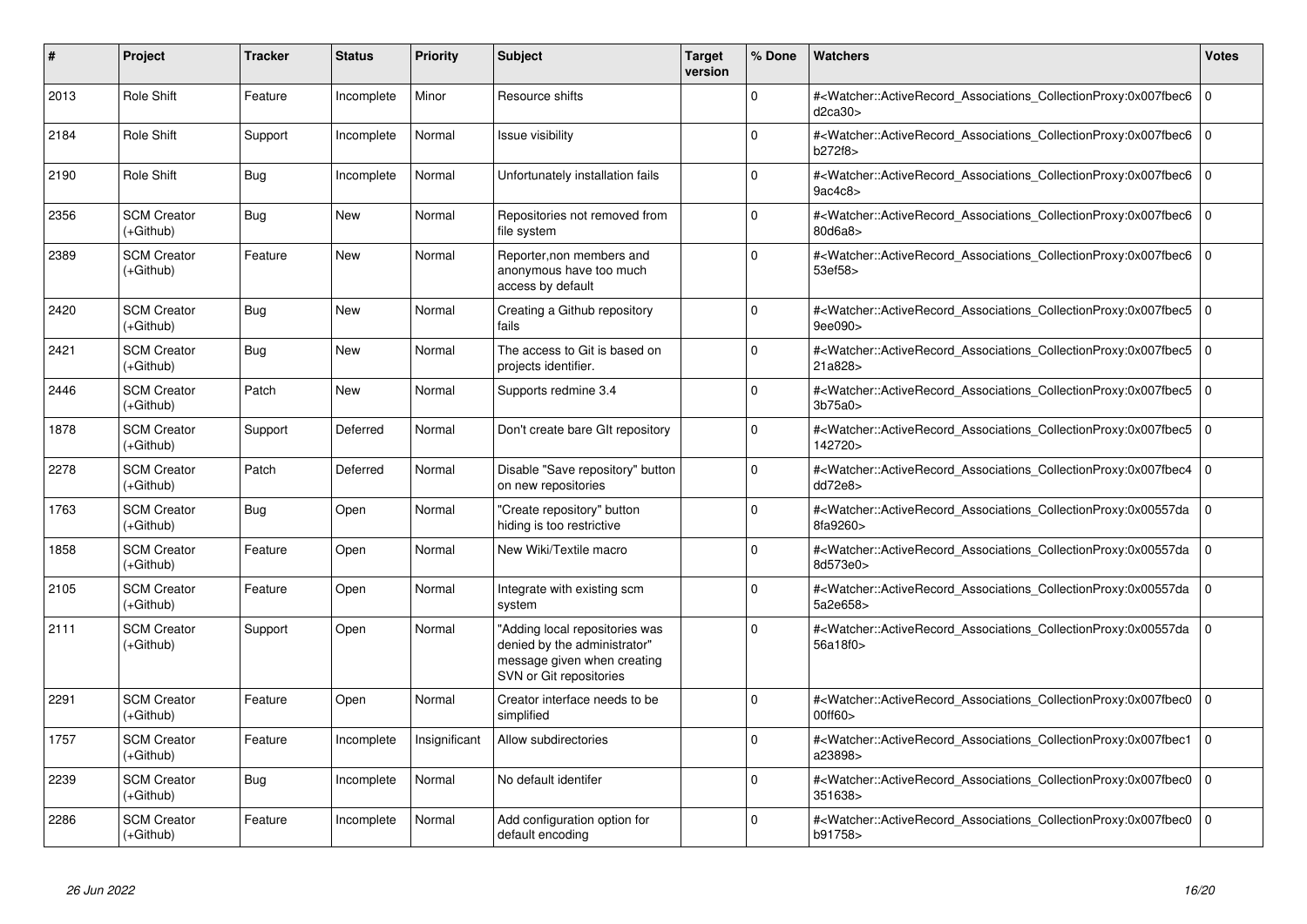| #    | Project                           | Tracker     | <b>Status</b>         | <b>Priority</b> | <b>Subject</b>                                                                           | <b>Target</b><br>version | % Done       | <b>Watchers</b>                                                                                                                                           | <b>Votes</b>   |
|------|-----------------------------------|-------------|-----------------------|-----------------|------------------------------------------------------------------------------------------|--------------------------|--------------|-----------------------------------------------------------------------------------------------------------------------------------------------------------|----------------|
| 2287 | <b>SCM Creator</b><br>(+Github)   | Feature     | Incomplete            | Normal          | Allow to customize naming<br>policy for repositories                                     |                          | $\mathbf 0$  | # <watcher::activerecord_associations_collectionproxy:0x007fbec1<br>beddb8&gt;</watcher::activerecord_associations_collectionproxy:0x007fbec1<br>         | $\Omega$       |
| 2325 | <b>SCM Creator</b><br>(+Github)   | <b>Bug</b>  | Incomplete            | Normal          | Cannot add existing github repo                                                          |                          | $\mathbf 0$  | # <watcher::activerecord_associations_collectionproxy:0x007fbec1<br>0827f8&gt;</watcher::activerecord_associations_collectionproxy:0x007fbec1<br>         | l 0            |
| 2053 | <b>SCM Creator</b><br>$(+Github)$ | Feature     | Open                  | Normal          | Set repository path according to<br>identifier when using multiple<br>repositories       |                          | 0            | # <watcher::activerecord_associations_collectionproxy:0x007fbec1<br>742e80&gt;</watcher::activerecord_associations_collectionproxy:0x007fbec1<br>         |                |
| 2084 | <b>SCM Creator</b><br>$(+Github)$ | Bug         | Incomplete            | Normal          | ActionView::Template::Error<br>(syntax error on line 33, col 12:                         |                          | 0            | # <watcher::activerecord_associations_collectionproxy:0x007fbec0<br>2c9738&gt;</watcher::activerecord_associations_collectionproxy:0x007fbec0<br>         |                |
| 2201 | <b>SCM Creator</b><br>$(+Github)$ | Feature     | Incomplete            | Normal          | Add feature auto create struct<br>directory for syn                                      |                          | $\Omega$     | # <watcher::activerecord_associations_collectionproxy:0x007fbec1<br>0f7288&gt;</watcher::activerecord_associations_collectionproxy:0x007fbec1<br>         |                |
| 2075 | <b>SCM Creator</b><br>$(+Github)$ | Feature     | Open                  | Normal          | Make an option to fully<br>automate repository creation<br>without editing the URL field |                          | $\Omega$     | # <watcher::activerecord associations="" collectionproxy:0x007fbec1<br="">252e98&gt;</watcher::activerecord>                                              | $\overline{2}$ |
| 1793 | <b>SCM Creator</b><br>$(+Github)$ | Feature     | Incomplete            | Normal          | Allow the creation of non-local<br>repositories                                          |                          | $\mathbf 0$  | # <watcher::activerecord_associations_collectionproxy:0x007fbec7<br>da3288&gt;</watcher::activerecord_associations_collectionproxy:0x007fbec7<br>         | $\overline{c}$ |
| 2290 | <b>SCM Creator</b><br>(+Github)   | Patch       | Under<br>Verification | Normal          | Various improvements to plugin                                                           | 0.5.1                    | 70           | # <watcher::activerecord_associations_collectionproxy:0x007fbec0<br>c5e9d8</watcher::activerecord_associations_collectionproxy:0x007fbec0<br>             | l 0            |
| 2334 | <b>SCM Creator</b><br>(+Github)   | Bug         | Open                  | Normal          | Github API does not load                                                                 | 0.5.1                    | $\mathbf 0$  | # <watcher::activerecord_associations_collectionproxy:0x007fbec0<br>ee4298&gt;</watcher::activerecord_associations_collectionproxy:0x007fbec0<br>         | l 0            |
| 2326 | <b>SCM Creator</b><br>$(+Github)$ | Bug         | Open                  | Normal          | redmine scm is incompatible<br>with redmine_git_hosting now?                             | 0.5.1                    | $\mathbf 0$  | # <watcher::activerecord_associations_collectionproxy:0x007fbec0<br>9a5bb0</watcher::activerecord_associations_collectionproxy:0x007fbec0<br>             | $\Omega$       |
| 2343 | <b>SCM Creator</b><br>$(+Github)$ | Bug         | Open                  | Major           | Internal error when creating<br>projects having a List format<br>custom field            | 0.5.1                    | $\mathbf 0$  | # <watcher::activerecord associations="" collectionproxy:0x007fbec0<br="">31a228&gt;</watcher::activerecord>                                              | $\Omega$       |
| 2310 | Sidebar Content                   | Translation | New                   | Normal          | Change Korean translation file<br>comment                                                |                          | $\mathbf 0$  | # <watcher::activerecord_associations_collectionproxy:0x007fbec0<br>a0fb50&gt;</watcher::activerecord_associations_collectionproxy:0x007fbec0<br>         | l 0            |
| 1999 | Sidebar Content                   | Feature     | Incomplete            | Minor           | Project module                                                                           |                          | $\mathbf 0$  | # <watcher::activerecord_associations_collectionproxy:0x007fbec0<br>ba6590&gt;</watcher::activerecord_associations_collectionproxy:0x007fbec0<br>         | l 0            |
| 2363 | Sidebar Content                   | Patch       | Under<br>Verification | Normal          | Sidebar Redmine 3.0.0                                                                    | 0.2.0                    | $\mathbf 0$  | # <watcher::activerecord_associations_collectionproxy:0x007fbec0<br>4462a0&gt;</watcher::activerecord_associations_collectionproxy:0x007fbec0<br>         | $\mathbf 0$    |
| 1695 | Sidebar Content                   | Feature     | Open                  | Normal          | Multiple contents                                                                        | 0.2.0                    | 0            | # <watcher::activerecord associations="" collectionproxy:0x007fbec1<br="">3242e0&gt;</watcher::activerecord>                                              | l 0            |
| 1771 | Sidebar Content                   | Feature     | Open                  | Normal          | Global contents                                                                          | 0.2.0                    | 0            | # <watcher::activerecord_associations_collectionproxy:0x007fbec0f 0<br=""  ="">d6660&gt;</watcher::activerecord_associations_collectionproxy:0x007fbec0f> |                |
| 2109 | Sidebar Content                   | Feature     | Open                  | Normal          | Sidebar for global pages, which<br>do not have one                                       | 0.2.0                    | $\mathsf{O}$ | # <watcher::activerecord_associations_collectionproxy:0x007fbec0 0<br="">6723a8&gt;</watcher::activerecord_associations_collectionproxy:0x007fbec0>       |                |
| 2405 | Sidebar Content                   | Feature     | Open                  | Minor           | Edit link for Wiki pages                                                                 | 0.2.0                    | $\mathsf 0$  | # <watcher::activerecord_associations_collectionproxy:0x007fbec0 0<br="">192608&gt;</watcher::activerecord_associations_collectionproxy:0x007fbec0>       |                |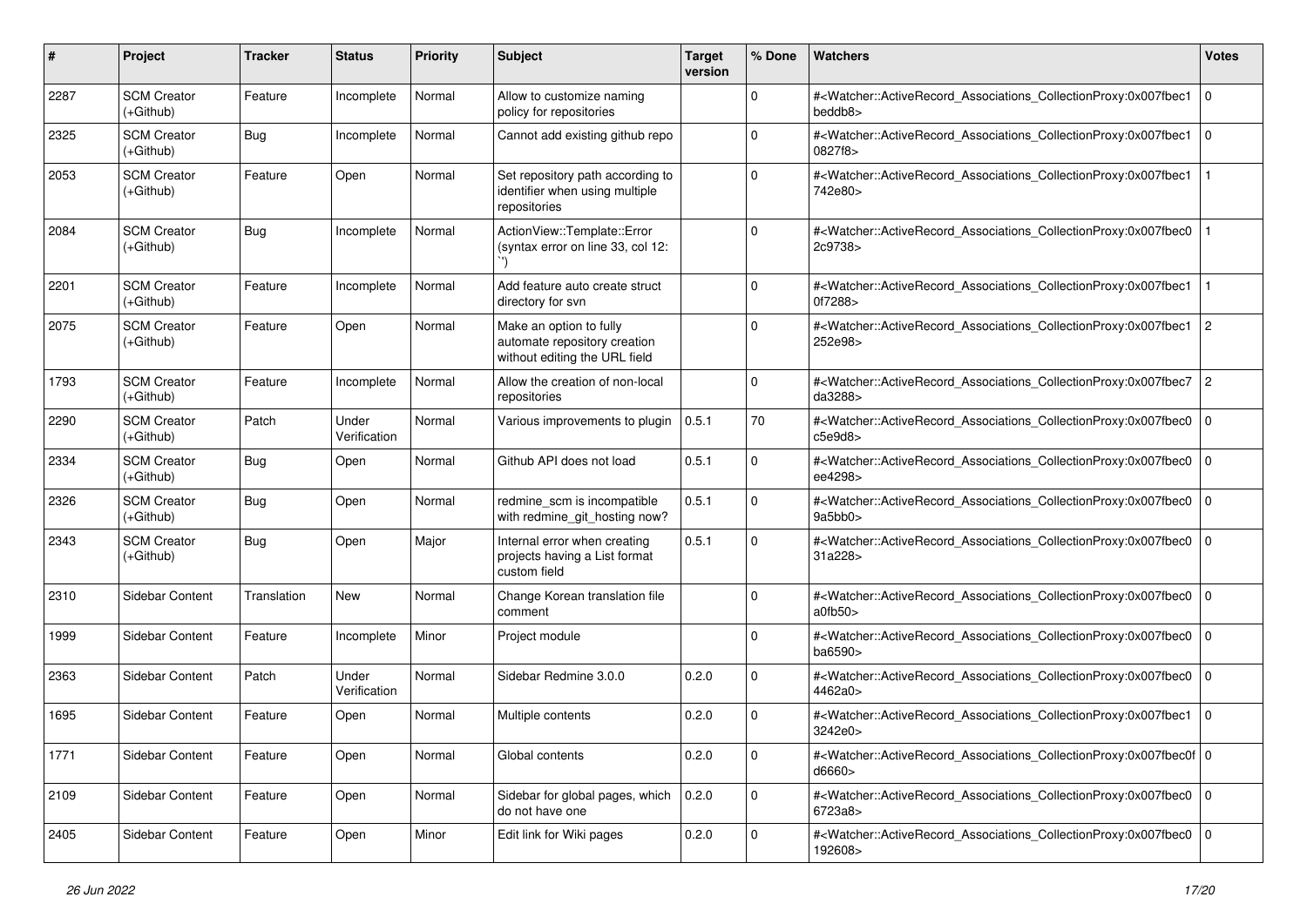| ∦    | Project         | <b>Tracker</b> | <b>Status</b>         | <b>Priority</b> | <b>Subject</b>                                                                              | <b>Target</b><br>version | % Done      | <b>Watchers</b>                                                                                                                                          | <b>Votes</b>   |
|------|-----------------|----------------|-----------------------|-----------------|---------------------------------------------------------------------------------------------|--------------------------|-------------|----------------------------------------------------------------------------------------------------------------------------------------------------------|----------------|
| 2407 | Sidebar Content | Feature        | Open                  | Normal          | Improve support of Wiki page<br>on sidebar                                                  | 0.2.0                    | $\mathbf 0$ | # <watcher::activerecord_associations_collectionproxy:0x007fbec1<br>e88b90&gt;</watcher::activerecord_associations_collectionproxy:0x007fbec1<br>        | 10             |
| 2422 | Subscription    | Bug            | New                   | Normal          | User is not removed from<br>project subscribers table when<br>user is deleted from Redmine. |                          | 0           | # <watcher::activerecord_associations_collectionproxy:0x007fbec1<br>15a180&gt;</watcher::activerecord_associations_collectionproxy:0x007fbec1<br>        | $\overline{0}$ |
| 1984 | Subscription    | Feature        | Incomplete            | Minor           | Redirecting back after<br>registration/loginRedirecting<br>back after registration/login    |                          | 0           | # <watcher::activerecord_associations_collectionproxy:0x007fbec1<br>7f11b0</watcher::activerecord_associations_collectionproxy:0x007fbec1<br>            | $\overline{0}$ |
| 1981 | Subscription    | Feature        | Open                  | Normal          | Site-wide notifications                                                                     |                          | $\mathbf 0$ | # <watcher::activerecord_associations_collectionproxy:0x007fbec1<br>e95c78&gt;</watcher::activerecord_associations_collectionproxy:0x007fbec1<br>        |                |
| 2149 | <b>TOC</b>      | Bug            | New                   | Normal          | New dokuwiki default template<br>(from angua) make problem                                  |                          | 0           | # <watcher::activerecord_associations_collectionproxy:0x007fbec1<br>4f6488&gt;</watcher::activerecord_associations_collectionproxy:0x007fbec1<br>        | $\overline{0}$ |
| 1735 | <b>TOC</b>      | Bug            | Incomplete            | Normal          | Broken in new DokuWiki?                                                                     |                          | 0           | # <watcher::activerecord_associations_collectionproxy:0x007fbec0<br>2903c0&gt;</watcher::activerecord_associations_collectionproxy:0x007fbec0<br>        | $\overline{0}$ |
| 1980 | <b>WikiNG</b>   | Bug            | Open                  | Normal          | Problem running plugin in<br>development mode                                               |                          | 0           | # <watcher::activerecord_associations_collectionproxy:0x007fbec1<br>dc0e10&gt;</watcher::activerecord_associations_collectionproxy:0x007fbec1<br>        | $-1$           |
| 2377 | WikiNG          | Support        | New                   | Normal          | Custom macros work, but icon<br>macros do not                                               |                          | 0           | # <watcher::activerecord_associations_collectionproxy:0x007fbec0<br>2a5a40&gt;</watcher::activerecord_associations_collectionproxy:0x007fbec0<br>        | $\overline{0}$ |
| 2322 | WikiNG          | Bug            | Deferred              | Normal          | Viewing user pages does not<br>work after rename                                            |                          | 0           | # <watcher::activerecord_associations_collectionproxy:0x007fbec1<br>4fd800&gt;</watcher::activerecord_associations_collectionproxy:0x007fbec1<br>        | l o            |
| 2329 | <b>WikiNG</b>   | Bug            | Under<br>Verification | Major           | Mentions visibility                                                                         |                          | 50          | # <watcher::activerecord_associations_collectionproxy:0x007fbec0<br>432a48&gt;</watcher::activerecord_associations_collectionproxy:0x007fbec0<br>        | $\overline{0}$ |
| 2076 | WikiNG          | Feature        | Open                  | Insignificant   | <b>HTML Color preview</b>                                                                   |                          | $\mathbf 0$ | # <watcher::activerecord_associations_collectionproxy:0x007fbec1<br>1a90a0&gt;</watcher::activerecord_associations_collectionproxy:0x007fbec1<br>        | $\overline{0}$ |
| 2085 | WikiNG          | Feature        | Open                  | Normal          | Twitter status                                                                              |                          | 0           | # <watcher::activerecord_associations_collectionproxy:0x007fbec0<br>514cb8&gt;</watcher::activerecord_associations_collectionproxy:0x007fbec0<br>        | $\overline{0}$ |
| 2250 | <b>WikiNG</b>   | Support        | Open                  | Normal          | Textilizable fix in Redmine                                                                 |                          | 0           | # <watcher::activerecord_associations_collectionproxy:0x007fbec7f 0<br=""  ="">ae1b8</watcher::activerecord_associations_collectionproxy:0x007fbec7f>    |                |
| 2293 | <b>WikiNG</b>   | Enhancement    | Open                  | Minor           | Extended user column                                                                        |                          | 0           | # <watcher::activerecord_associations_collectionproxy:0x007fbec7<br>33c5b0&gt;</watcher::activerecord_associations_collectionproxy:0x007fbec7<br>        | $\overline{0}$ |
| 2435 | WikiNG          | Support        | Open                  | Normal          | Update Red-Andy styles                                                                      |                          | 0           | # <watcher::activerecord_associations_collectionproxy:0x007fbec6 0<br="">e1b6f8</watcher::activerecord_associations_collectionproxy:0x007fbec6>          |                |
| 2437 | WikiNG          | Feature        | Open                  | Normal          | Ultra-HD-ready graphics                                                                     |                          | 0           | # <watcher::activerecord_associations_collectionproxy:0x007fbec6 0<br=""  ="">92cb10&gt;</watcher::activerecord_associations_collectionproxy:0x007fbec6> |                |
| 1899 | WikiNG          | Improvement    | Incomplete            | Minor           | Ignore conditions on preview                                                                |                          | $\mathbf 0$ | # <watcher::activerecord_associations_collectionproxy:0x007fbec6 0<br=""  ="">a55c58&gt;</watcher::activerecord_associations_collectionproxy:0x007fbec6> |                |
| 1900 | WikiNG          | Feature        | Incomplete            | Minor           | Singe bracket smiley                                                                        |                          | $\mathbf 0$ | # <watcher::activerecord_associations_collectionproxy:0x007fbec7 0<br=""  ="">2f5cf0</watcher::activerecord_associations_collectionproxy:0x007fbec7>     |                |
| 1913 | WikiNG          | Enhancement    | Incomplete            | Minor           | External Debian/Ubuntu bugs                                                                 |                          | 0           | # <watcher::activerecord_associations_collectionproxy:0x007fbec7 0<br=""  ="">1f2010&gt;</watcher::activerecord_associations_collectionproxy:0x007fbec7> |                |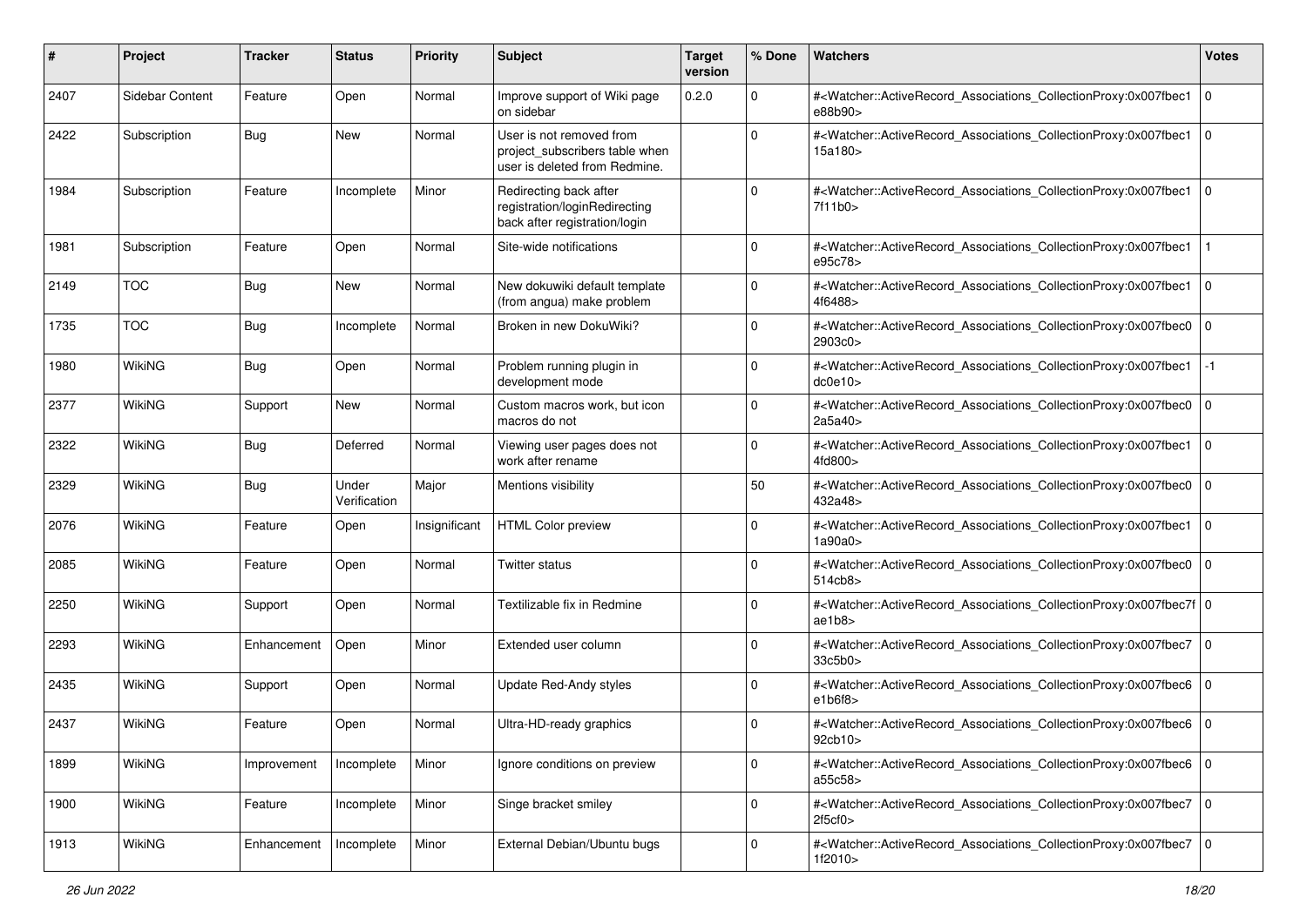| #    | <b>Project</b> | Tracker     | <b>Status</b> | <b>Priority</b> | <b>Subject</b>                                             | <b>Target</b><br>version | % Done   | <b>Watchers</b>                                                                                                                                          | <b>Votes</b> |
|------|----------------|-------------|---------------|-----------------|------------------------------------------------------------|--------------------------|----------|----------------------------------------------------------------------------------------------------------------------------------------------------------|--------------|
| 1942 | WikiNG         | Feature     | Incomplete    | Minor           | Support for target in links                                |                          | $\Omega$ | # <watcher::activerecord_associations_collectionproxy:0x007fbec7<br>0aa478&gt;</watcher::activerecord_associations_collectionproxy:0x007fbec7<br>        | $\mathbf 0$  |
| 1994 | WikiNG         | Enhancement | Incomplete    | Normal          | Inline warnings, tips etc                                  |                          | $\Omega$ | # <watcher::activerecord associations="" collectionproxy:0x007fbec6<br="">cd0ac8</watcher::activerecord>                                                 | $\Omega$     |
| 2079 | WikiNG         | Feature     | Incomplete    | Normal          | Message to everyone in a<br>project                        |                          | $\Omega$ | # <watcher::activerecord_associations_collectionproxy:0x007fbec6 0<br=""  ="">b10300&gt;</watcher::activerecord_associations_collectionproxy:0x007fbec6> |              |
| 2130 | WikiNG         | Feature     | Incomplete    | Minor           | <b>Function references</b>                                 |                          | $\Omega$ | # <watcher::activerecord associations="" collectionproxy:0x007fbec6<br="">96ce90&gt;</watcher::activerecord>                                             | $\mathbf 0$  |
| 2160 | WikiNG         | Improvement | Incomplete    | Normal          | Rename {{version}} to {{hidden}}                           |                          | $\Omega$ | # <watcher::activerecord associations="" collectionproxy:0x007fbec6<br="">7c1870&gt;</watcher::activerecord>                                             | $\Omega$     |
| 2224 | WikiNG         | Feature     | Incomplete    | Normal          | Option to disable glyphs?                                  |                          | $\Omega$ | # <watcher::activerecord 0<br="" associations="" collectionproxy:0x007fbec6=""  ="">4475f0&gt;</watcher::activerecord>                                   |              |
| 2234 | WikiNG         | Enhancement | Incomplete    | Minor           | Avatars in user links?                                     |                          | $\Omega$ | # <watcher::activerecord associations="" collectionproxy:0x007fbec5<br="">9b9f70&gt;</watcher::activerecord>                                             | $\mathbf 0$  |
| 2392 | WikiNG         | Feature     | Incomplete    | Normal          | Hierarcial Numbered headers                                |                          | $\Omega$ | # <watcher::activerecord_associations_collectionproxy:0x007fbec5<br>67d618&gt;</watcher::activerecord_associations_collectionproxy:0x007fbec5<br>        | $\Omega$     |
| 2413 | <b>WikiNG</b>  | Feature     | Incomplete    | Minor           | Custom links syntax                                        |                          | $\Omega$ | # <watcher::activerecord_associations_collectionproxy:0x007fbec5 0<br=""  ="">401a88&gt;</watcher::activerecord_associations_collectionproxy:0x007fbec5> |              |
| 2423 | <b>WikiNG</b>  | Feature     | Incomplete    | Normal          | markdown support?                                          |                          | $\Omega$ | # <watcher::activerecord associations="" collectionproxy:0x007fbec5<br="">1a<sub>6c0</sub></watcher::activerecord>                                       | $\mathbf 0$  |
| 2436 | WikiNG         | <b>Bug</b>  | Incomplete    | Normal          | Autocomplete debounce does<br>not work as expected         |                          | 50       | # <watcher::activerecord_associations_collectionproxy:0x007fbec4f 0<br=""  ="">30220</watcher::activerecord_associations_collectionproxy:0x007fbec4f>    |              |
| 1931 | WikiNG         | Bug         | Deferred      | Normal          | it seems conflict with the<br>redmine ckeditor             |                          | $\Omega$ | # <watcher::activerecord associations="" collectionproxy:0x00557da<br="">910dc78&gt;</watcher::activerecord>                                             |              |
| 2088 | WikiNG         | Enhancement | Open          | Normal          | Add WikiNG buttons<br>everywhere to the editing<br>toolbar |                          | $\Omega$ | # <watcher::activerecord associations="" collectionproxy:0x00557da<br="">8e01200&gt;</watcher::activerecord>                                             |              |
| 1906 | WikiNG         | Enhancement | Incomplete    | Minor           | <b>External Redmine links</b>                              |                          | $\Omega$ | # <watcher::activerecord associations="" collectionproxy:0x00557da<br="">5b8df80&gt;</watcher::activerecord>                                             |              |
| 1907 | <b>WikiNG</b>  | Feature     | Incomplete    | Minor           | Social links                                               |                          | $\Omega$ | # <watcher::activerecord associations="" collectionproxy:0x00557da<br="">620dc48&gt;</watcher::activerecord>                                             |              |
| 1977 | WikiNG         | Feature     | Open          | Normal          | Conditional macro for users &<br>groups                    |                          | $\Omega$ | # <watcher::activerecord_associations_collectionproxy:0x00557da<br>4b235a0&gt;</watcher::activerecord_associations_collectionproxy:0x00557da<br>         | 2            |
| 2438 | WikiNG         | Feature     | Open          | Normal          | Screen text                                                | 1.1.1                    | $\Omega$ | # <watcher::activerecord associations="" collectionproxy:0x007fbec1<br="">b91298&gt;</watcher::activerecord>                                             | $\mathbf 0$  |
| 2440 | <b>WikiNG</b>  | Bug         | Open          | Normal          | Footnotes ignore < pre >                                   | 1.1.1                    | $\Omega$ | # <watcher::activerecord_associations_collectionproxy:0x007fbec7<br>6ceb38&gt;</watcher::activerecord_associations_collectionproxy:0x007fbec7<br>        | $\mathbf 0$  |
| 2285 | WordMine       | Support     | In Progress   | Normal          | Can't get this to work                                     |                          | $\Omega$ | # <watcher::activerecord_associations_collectionproxy:0x007fbec0<br>05f0d8&gt;</watcher::activerecord_associations_collectionproxy:0x007fbec0<br>        | $\Omega$     |